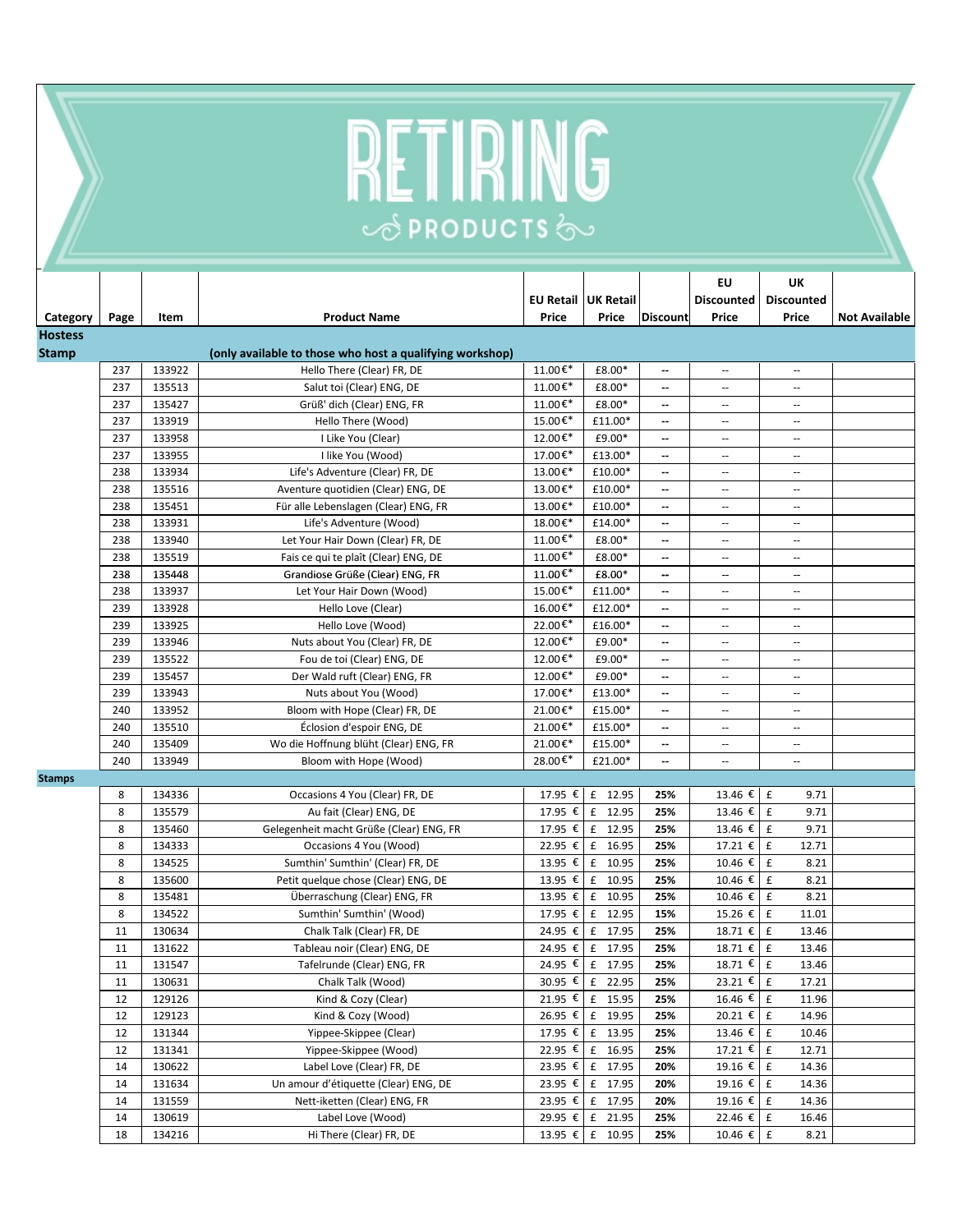| 18 | 135558           | Ça va ? (Clear) ENG, DE                         | 13.95 € £ 10.95 |                    |         | 25% | 10.46 $\epsilon$ f          | 8.21                        |  |
|----|------------------|-------------------------------------------------|-----------------|--------------------|---------|-----|-----------------------------|-----------------------------|--|
| 18 | 135433           | Hallihallo (Clear) ENG, FR                      | 13.95 €         |                    | £ 10.95 | 25% | 10.46 €                     | $\pmb{\mathsf{f}}$<br>8.21  |  |
| 18 | 134213           | Hi There (Wood)                                 | 17.95 € f 12.95 |                    |         | 25% | 13.46 €                     | $\mathbf f$<br>9.71         |  |
| 19 | 130538           | Four You (Clear)                                | 13.95 €         | $\pmb{\mathsf{f}}$ | 9.95    | 15% | 11.86 $\overline{\epsilon}$ | £<br>8.46                   |  |
| 19 | 130535           | Four You (Wood)                                 | 17.95 €         |                    | £ 12.95 | 25% | 13.46 €                     | 9.71<br>£                   |  |
| 21 | 123442           | Four Frames (Clear)                             | 19.95 €         |                    | £ 14.95 | 20% | 15.96 €                     | $\mathbf f$<br>11.96        |  |
| 21 | 128589           | Four Frames (Wood)                              | 24.95 € £ 18.95 |                    |         | 15% | 21.21 €                     | $\pounds$<br>16.11          |  |
| 21 | 130598           | Label Something (Clear) FR, DE                  | 17.95 € £ 12.95 |                    |         | 25% | 13.46 €                     | £<br>9.71                   |  |
| 21 | 131637           | Étiquettes superposées (Clear) ENG, DE          | 17.95 € £ 12.95 |                    |         | 25% | $13.46 \t€$                 | $\pmb{\mathsf{f}}$<br>9.71  |  |
| 21 | 131562           | Ein Etikett, ein Gruß (Clear) ENG, FR           | 17.95 € £ 12.95 |                    |         | 25% | 13.46 €                     | f<br>9.71                   |  |
| 21 | 130595           | Label Something (Wood)                          | 21.95 € £ 15.95 |                    |         | 25% | 16.46 €                     | f<br>11.96                  |  |
| 27 | 135787           | Project Life Point & Click (Photopolymer)       | 18.95 € £ 13.95 |                    |         | 25% | 14.21 € £                   | 10.46                       |  |
| 30 | 134006           | Say Cheese (Clear) FR, DE                       | 22.95 € £ 16.95 |                    |         | 15% | 19.51 € E                   | 14.41                       |  |
| 30 | 135588           | Souriez ! (Clear) ENG, DE                       | 22.95 € £ 16.95 |                    |         | 15% | 19.51 €                     | $\pmb{\mathsf{f}}$<br>14.41 |  |
| 30 | 135469           | Bitte lächeln! (Clear) ENG, FR                  | 22.95 €         |                    | £ 16.95 | 15% | $19.51$ €                   | $\pmb{\mathsf{f}}$<br>14.41 |  |
| 30 | 134003           | Say Cheese (Wood)                               | 30.95 € £ 22.95 |                    |         | 25% | 23.21 €                     | $\pmb{\mathsf{f}}$<br>17.21 |  |
| 31 | 130369           | Post Card (Clear)                               | 17.95 € £ 12.95 |                    |         | 25% | 13.46 $\epsilon$            | f<br>9.71                   |  |
| 31 | 130366           | Post Card (Wood)                                | 21.95 € £ 15.95 |                    |         | 25% | 16.46 € £                   | 11.96                       |  |
| 31 | 126562           | The Great Outdoors (Clear)                      | 28.95 €         |                    | £ 21.95 | 15% | 24.61 €                     | $\pmb{\mathsf{f}}$<br>18.66 |  |
| 31 | 132091           | The Great Outdoors (Wood)                       | 35.95 € £ 26.95 |                    |         | 15% | 30.56 € £                   | 22.91                       |  |
| 33 | 133667           | Blockhead Alphabet (Photopolymer)               | 18.95 € £ 13.95 |                    |         | 25% | 14.21 € E                   | 10.46                       |  |
| 33 | 133666           | Metro Type Alphabet (Photopolymer)              | 30.95 € £ 22.95 |                    |         | 25% | 23.21 € f                   | 17.21                       |  |
| 33 | 126360           | Simply Sherif Mini Alphabet (Wood)              | 24.95 € £ 18.95 |                    |         | 25% | 18.71 € $f$                 | 14.21                       |  |
| 49 | 130426           | Sketched Birthday (Clear)                       | 23.95 € £ 17.95 |                    |         | 25% | 17.96 € E                   | 13.46                       |  |
| 34 | 133662           | Borderettes (Photo)                             | 18.95 € £ 13.95 |                    |         | 25% | 14.21 €                     | $\mathbf f$<br>10.46        |  |
| 35 | 133659           | Draw the Line (Photopolymer)                    | 18.95 €         |                    | £ 13.95 | 25% | 14.21 €                     | $\pmb{\mathsf{f}}$<br>10.46 |  |
| 35 | 133504           | Hip Notes (Clear)                               | 13.95 €         | $\pmb{\mathsf{f}}$ | 9.95    | 25% | $10.46 \t∈$                 | f<br>7.46                   |  |
| 35 |                  |                                                 | 17.95 € £ 12.95 |                    |         | 25% | 13.46 €                     | f<br>9.71                   |  |
| 35 | 133501<br>134270 | Hip Notes (Wood)                                | 18.95 €         |                    | £ 13.95 | 15% | $16.11 \t\t\epsilon$ f      | 11.86                       |  |
| 35 | 134267           | What's Up? (Clear)                              | 24.95 €         |                    | £ 18.95 | 25% | 18.71 €                     | $\pmb{\mathsf{f}}$<br>14.21 |  |
|    |                  | What's Up? (Wood)                               |                 |                    |         |     | 24.71 € £                   |                             |  |
| 37 | 134192           | at SoSocial (Clear)                             | 32.95 € £ 23.95 |                    |         | 25% |                             | 17.96                       |  |
| 37 | 134189           | at SoSocial (Wood)                              | 44.95 € £ 32.95 |                    |         | 25% | 33.71 $\overline{\epsilon}$ | $\pounds$<br>24.71          |  |
| 37 | 130715           | Tape It (Clear)                                 | 25.95 € £ 18.95 |                    |         | 25% | 19.46 €                     | f<br>14.21                  |  |
| 37 | 130712           | Tape It (Wood)                                  | 32.95 € £ 23.95 |                    |         | 25% | 24.71 € £                   | 17.96                       |  |
| 39 | 126397           | Postage Due (Clear)                             | 21.95 € £ 15.95 |                    |         | 20% | 17.56 €                     | 12.76<br>f                  |  |
| 39 | 132064           | Postage Due (Wood)                              | 26.95 € £ 19.95 |                    |         | 25% | 20.21 €                     | $\pmb{\mathsf{f}}$<br>14.96 |  |
| 49 | 134348           | Date, Time, Place (Wood)                        | 13.95 € £ 10.95 |                    |         | 20% | 11.16 €                     | $\pmb{\mathsf{f}}$<br>8.76  |  |
| 49 | 135362           | Four Your Party (Clear)                         | 13.95 € £ 10.95 |                    |         | 20% | 11.16 €                     | f<br>8.76                   |  |
| 49 | 135359           | Four Your Party (Wood)                          | 17.95 € £ 12.95 |                    |         | 25% | 13.46 €                     | £<br>9.71                   |  |
| 52 | 134120           | Birthday Surprise (Clear)                       | 21.95 €         |                    | £ 15.95 | 25% | $16.46 \t∈ F$               | 11.96                       |  |
| 52 | 134117           | Birthday Surprise (Wood)                        | 29.95 € £ 21.95 |                    |         | 25% | 22.46 €                     | $\pmb{\mathsf{f}}$<br>16.46 |  |
| 53 | 134162           | Peace, Love & Cupcakes (Clear)                  | 21.95 € £ 15.95 |                    |         | 25% | 16.46 € E                   | 11.96                       |  |
| 53 | 134159           | Peace, Love & Cupcakes (Wood)                   | 29.95 € £ 21.95 |                    |         | --  |                             | Ξ.                          |  |
| 54 | 134102           | Day of Celebration (Clear) FR, DE               | 22.95 € £ 16.95 |                    |         | 25% | 17.21 € E                   | 12.71                       |  |
| 54 | 135546           | Jour de fête (Clear) ENG, DE                    | 22.95 € £ 16.95 |                    |         | 25% | 17.21 € E                   | 12.71                       |  |
| 54 | 135415           | Heute ist dein Tag (Clear) ENG, FR              | 22.95 € £ 16.95 |                    |         | 25% | 17.21 € E                   | 12.71                       |  |
| 54 | 134099           | Day of Celebration (Wood)                       | 30.95 € £ 22.95 |                    |         | 25% | 23.21 € E                   | 17.21                       |  |
| 55 | 134234           | So Very Happy (Clear)                           | 21.95 € £ 15.95 |                    |         | ۰.  | $\overline{\phantom{a}}$    | $\overline{\phantom{a}}$    |  |
| 55 | 134231           | So Very Happy (Wood)                            | 29.95 € £ 21.95 |                    |         | 25% | 22.46 €                     | $\mathbf f$<br>16.46        |  |
| 56 | 126422           | Blooming with Kindness (Clear) FR, DE           | 21.95 € £ 16.95 |                    |         | --  | $\overline{\phantom{a}}$    | ۰.                          |  |
| 56 | 128183           | Bonté épanouie (Clear) ENG, DE                  | 21.95 € £ 16.95 |                    |         | --  | $\overline{\phantom{a}}$    | ٠.                          |  |
| 56 | 128273           | Aus dem Garten der Freundschaft (Clear) ENG, FR | 21.95 € £ 16.95 |                    |         | --  |                             | Ξ.                          |  |
| 56 | 131961           | Blooming with Kindness (Wood)                   | 27.95 € £ 20.95 |                    |         | 15% | 23.76 €                     | $\pmb{\mathsf{f}}$<br>17.81 |  |
| 57 | 125527           | Apothecary Art (Clear) FR, DE                   | 33.95 € £ 24.95 |                    |         | 15% | 28.86 €                     | £<br>21.21                  |  |
| 57 | 125966           | Art floral (Clear) ENG, DE                      | 33.95 € £ 24.95 |                    |         | 15% | 28.86 €                     | f<br>21.21                  |  |
| 57 | 127451           | Nostalgisch gerahmt (Clear) ENG, FR             | 33.95 € £ 24.95 |                    |         | 15% | 28.86 € E                   | 21.21                       |  |
| 57 | 128415           | Apothecary Art (Wood)                           | 41.95 € £ 30.95 |                    |         | 25% | 31.46 € £                   | 23.21                       |  |
| 59 | 130273           | Cycle Celebration (Clear)                       | 21.95 € £ 15.95 |                    |         | 25% | 16.46 € £                   | 11.96                       |  |
| 59 | 130270           | Cycle Celebration (Wood)                        | 26.95 € £ 19.95 |                    |         | 25% | 20.21 € £                   | 14.96                       |  |
| 64 | 134321           | Bouquet Toss (Wood)                             | 30.95 € £ 22.95 |                    |         | 25% | 23.21 € £                   | 17.21                       |  |
| 64 | 134330           | Girls' Night Out (Clear) FR, DE                 | 21.95 € £ 15.95 |                    |         | 25% | 16.46 € £                   | 11.96                       |  |
| 64 | 135552           | Soirée entre filles (Clear) ENG, DE             | 21.95 € £ 15.95 |                    |         | 25% | 16.46 € £                   | 11.96                       |  |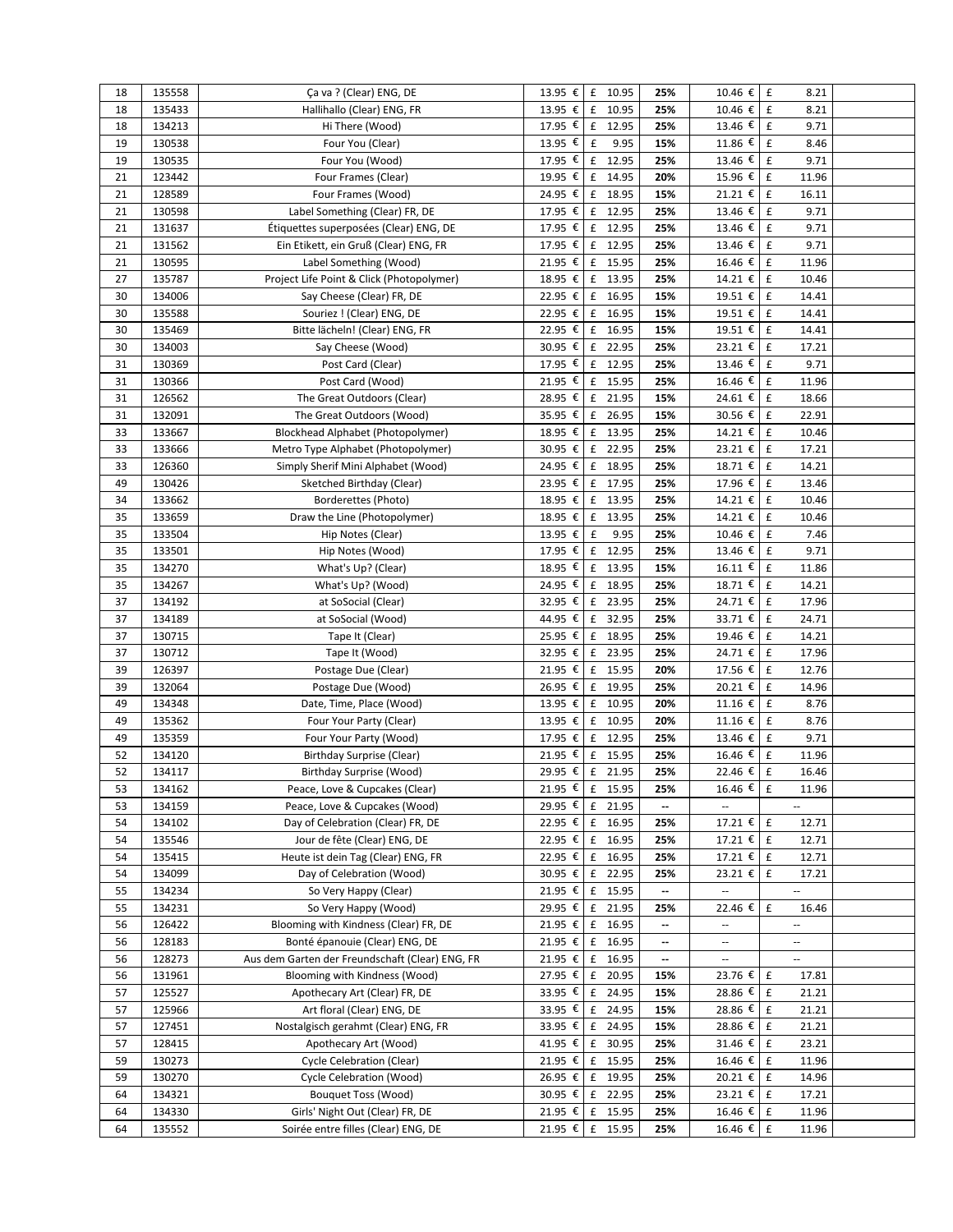| 64  | 135421 | Brautparty (Clear) ENG, FR             | 21.95 € £ 15.95 |                    |         | 25% | 16.46 € £                | 11.96                       |  |
|-----|--------|----------------------------------------|-----------------|--------------------|---------|-----|--------------------------|-----------------------------|--|
| 64  | 134327 | Girls' Night Out (Wood)                | 29.95 €         | £ 21.95            |         | 25% | 22.46 € E                | 16.46                       |  |
| 70  | 126467 | Daydream Medallions (Clear)            | 35.95 € £ 25.95 |                    |         | 25% | 26.96 €                  | $\mathbf f$<br>19.46        |  |
| 70  | 131976 | Daydream Medallions (Wood)             | 44.95 € £ 32.95 |                    |         | 25% | 33.71 $\epsilon$         | $\pmb{\mathsf{f}}$<br>24.71 |  |
| 71  | 135374 | Cheers to Love (Clear)                 | 22.95 €         |                    | £ 16.95 | 25% | 17.21 €                  | $\pmb{\mathsf{f}}$<br>12.71 |  |
| 71  | 135371 | Cheers to Love (Wood)                  | 32.95 € £ 23.95 |                    |         | 25% | 24.71 €                  | $\pmb{\mathsf{f}}$<br>17.96 |  |
| 74  | 135368 | Celebrate Baby (Clear)                 | 22.95 € £ 16.95 |                    |         | --  | $\overline{\phantom{a}}$ | Ξ.                          |  |
| 74  | 135365 | Celebrate Baby (Wood)                  | 30.95 €         |                    | £ 22.95 | 25% | 23.21 €                  | $\pmb{\mathsf{f}}$<br>17.21 |  |
| 49  | 130423 | Sketched Birthday (Wood)               | 29.95 € £ 21.95 |                    |         | 25% | 22.46 €                  | $\pounds$<br>16.46          |  |
| 78  | 133665 | Skinny Mini Alphabet (Photopolymer)    | 18.95 € £ 13.95 |                    |         | 20% | 15.16 €                  | $\,$ f<br>11.16             |  |
| 79  | 126257 | Itty Bitty Banner (Clear) FR, DE       | 14.95 € £ 10.95 |                    |         | 20% | 11.96 €                  | £<br>8.76                   |  |
| 79  | 128177 | Bannière Bitty (Clear) ENG, DE         | 14.95 € £ 10.95 |                    |         | 20% | 11.96 €                  | f<br>8.76                   |  |
| 79  | 128267 | Famose Fähnchen (Clear) ENG, FR        | 14.95 € £ 10.95 |                    |         | 20% | 11.96 €                  | $\mathbf f$<br>8.76         |  |
| 79  | 132022 | Itty Bitty Banner (Wood)               | 18.95 € £ 13.95 |                    |         | 20% | 15.16 €                  | $\mathbf f$<br>11.16        |  |
| 80  | 133089 | Baby, We've Grown (Clear) FR, DE       | 22.95 € £ 17.95 |                    |         | 25% | 17.21 €                  | $\mathbf f$<br>13.46        |  |
| 80  | 134417 | Beau petit chou (Clear) ENG, DE        | 22.95 €         |                    | £ 17.95 | 25% | 17.21 €                  | $\pmb{\mathsf{f}}$<br>13.46 |  |
| 80  | 134462 | Kleine ganz groß (Clear) ENG, FR       | 22.95 € £ 17.95 |                    |         | 25% | 17.21 €                  | $\pmb{\mathsf{f}}$<br>13.46 |  |
| 80  | 133086 | Baby, We've Grown (Wood)               | 28.95 € £ 21.95 |                    |         | 25% | 21.71 €                  | $\pmb{\mathsf{f}}$<br>16.46 |  |
| 80  | 133845 | Bundled Baby (Clear)                   | 13.95 €         |                    | £ 10.95 | 25% | 10.46 €                  | £<br>8.21                   |  |
| 80  | 133842 | Bundled Baby (Wood)                    | 18.95 € f 13.95 |                    |         | 25% | $14.21 \t∈$              | $\mathbf f$<br>10.46        |  |
| 81  | 133982 | Itty Bitty Baby (Clear) FR, DE         | 16.95 € £ 12.95 |                    |         | 15% | 14.41 $\epsilon$         | $\pounds$<br>11.01          |  |
| 81  | 135573 | Petit bout d'chou (Clear) ENG, DE      | 16.95 € £ 12.95 |                    |         | 15% | $14.41 \t€$              | $\pmb{\mathsf{f}}$<br>11.01 |  |
| 81  | 135445 | Kleines großes Wunder (Clear) ENG, FR  | 16.95 € f 12.95 |                    |         | 15% | 14.41 € $f$              | 11.01                       |  |
| 81  | 133979 | Itty Bitty Baby (Wood)                 | 21.95 € £ 15.95 |                    |         | 20% | 17.56 € $E$              | 12.76                       |  |
| 84  | 131083 | Around the World (Clear) FR, DE        | 22.95 € £ 17.95 |                    |         | 25% | 17.21 €                  | 13.46<br>$\mathbf f$        |  |
| 84  | 131619 | Autour du monde (Clear) ENG, DE        | 22.95 € £ 17.95 |                    |         | 25% | 17.21 €                  | $\pmb{\mathsf{f}}$<br>13.46 |  |
| 84  | 131592 | Reisefieber (Clear) ENG, FR            | 22.95 € £ 17.95 |                    |         | 25% | 17.21 €                  | $\pmb{\mathsf{f}}$<br>13.46 |  |
| 84  | 131080 | Around the World (Wood)                | 28.95 €         |                    | £ 21.95 | 25% | 21.71 €                  | $\mathbf f$<br>16.46        |  |
| 84  | 133970 | Think Happy (Clear) FR, DE             | 17.95 € £ 12.95 |                    |         | 25% | 13.46 €                  | $\mathbf f$<br>9.71         |  |
| 84  | 135609 | Souris à la vie (Clear) ENG, DE        | 17.95 €         |                    | £ 12.95 | 25% | 13.46 €                  | £<br>9.71                   |  |
| 84  | 135490 | Denk' positiv (Clear) ENG, FR          | 17.95 € £ 12.95 |                    |         | 25% | 13.46 €                  | $\mathbf f$<br>9.71         |  |
| 84  | 133967 | Think Happy (Wood)                     | 23.95 € £ 17.95 |                    |         | 25% | 17.96 €                  | $\pmb{\mathsf{f}}$<br>13.46 |  |
| 86  | 134072 | Fast-Food Friends (Clear)              | 21.95 € £ 15.95 |                    |         | 25% | 16.46 €                  | £<br>11.96                  |  |
| 86  | 134069 | Fast-Food Friends (Wood)               | 28.95 € £ 21.95 |                    |         | --  | $\overline{\phantom{a}}$ | u.                          |  |
| 87  | 134156 | Sweet Stuff (Clear) FR, DE             | 23.95 € £ 17.95 |                    |         | --  | --                       | --                          |  |
| 87  | 135603 | Souhaits sucrés (Clear) ENG, DE        | 23.95 € £ 17.95 |                    |         | --  | --                       | --                          |  |
| 87  | 135484 | Supersüß (Clear) ENG, FR               | 23.95 € £ 17.95 |                    |         | --  | $\overline{\phantom{a}}$ | u.                          |  |
| 87  | 134153 | Sweet Stuff (Wood)                     | 33.95 € $f$     |                    | 24.95   | 15% | 28.86 €                  | $\mathbf f$<br>21.21        |  |
| 88  | 134342 | Love Who You Are (Wood)                | 9.95 €          | £                  | 6.95    | 25% | 7.46 €                   | £<br>5.21                   |  |
| 88  | 134862 | You Rock (Wood)                        | 12.95 € $E$     |                    | 9.95    | 25% | $9.71$ €                 | f<br>7.46                   |  |
| 89  | 133863 | Little Buddy Birthday (Clear)          | 20.95 € £ 14.95 |                    |         | 25% | 15.71 €                  | $\pmb{\mathsf{f}}$<br>11.21 |  |
| 89  | 133860 | Little Buddy Birthday (Wood)           | 26.95 € £ 19.95 |                    |         | 25% | 20.21 € £                | 14.96                       |  |
| 92  | 134288 | Playful Pennants (Clear)               | 20.95 € £ 14.95 |                    |         | 15% | 17.81 € £                | 12.71                       |  |
| 92  | 134285 | Playful Pennants (Wood)                | 26.95 € £ 19.95 |                    |         | 15% | 22.91 €                  | $\pounds$<br>16.96          |  |
| 103 | 134519 | Hey You (Clear)                        | 12.95 € £       |                    | 9.95    | 25% | 9.71 $\epsilon$          | $\mathbf f$<br>7.46         |  |
| 103 | 134516 | Hey You (Wood)                         | $16.95 \t{ε}$ £ |                    | 12.95   | 25% | 12.71 € E                | 9.71                        |  |
| 103 | 133173 | Says It All (Clear)                    | 13.95 €         | $\pmb{\mathsf{f}}$ | 9.95    | 25% | 10.46 €                  | £<br>7.46                   |  |
| 103 | 133170 | Says It All (Wood)                     | 16.95 € £ 12.95 |                    |         | --  | ä,                       | u.                          |  |
| 105 | 126497 | <b>Embellished Events (Clear)</b>      | 27.95 € £ 20.95 |                    |         | 15% | 23.76 € E                | 17.81                       |  |
| 105 | 131984 | Embellished Events (Wood)              | 34.95 € £ 25.95 |                    |         | 20% | 27.96 €                  | £<br>20.76                  |  |
| 106 | 126557 | From My Heart (Clear) FR, DE           | 37.95 € £ 28.95 |                    |         | --  | $\overline{\phantom{a}}$ | --                          |  |
| 106 | 128192 | Du fond du cœur (Clear) ENG, DE        | 37.95 € £ 28.95 |                    |         | --  | --                       | --                          |  |
| 106 | 128282 | Herzenswünsche (Clear) ENG, FR         | 37.95 € £ 28.95 |                    |         | --  |                          |                             |  |
| 106 | 132007 | From My Heart (Wood)                   | 47.95 € £ 35.95 |                    |         | 25% | 35.96 € E                | 26.96                       |  |
| 106 | 134318 | Well Worded (Clear)                    | 20.95 €         |                    | £ 14.95 | 25% | 15.71 €                  | f<br>11.21                  |  |
| 106 | 134315 | Well Worded (Wood)                     | 27.95 € £ 20.95 |                    |         | 25% | 20.96 € E                | 15.71                       |  |
| 107 | 130444 | Gifts of Kindness (Clear)              | 24.95 € £ 17.95 |                    |         | 25% | 18.71 € E                | 13.46                       |  |
| 107 | 130441 | Gifts of Kindness (Wood)               | 30.95 € £ 22.95 |                    |         | 25% | 23.21 € f                | 17.21                       |  |
| 109 | 133203 | Just Sayin' (Clear) FR, DE             | 25.95 € £ 18.95 |                    |         | 25% | 19.46 € £                | 14.21                       |  |
| 109 | 134429 | Ça bulle (Clear) ENG, DE               | 25.95 € £ 18.95 |                    |         | 25% | 19.46 € £                | 14.21                       |  |
| 109 | 134474 | Ganz schön aufgeblasen (Clear) ENG, FR | 25.95 € £ 18.95 |                    |         | 25% | 19.46 €                  | $\mathbf f$<br>14.21        |  |
| 109 | 133200 | Just Sayin' (Wood)                     | 32.95 € £ 23.95 |                    |         | 25% | 24.71 € E                | 17.96                       |  |
|     |        |                                        |                 |                    |         |     |                          |                             |  |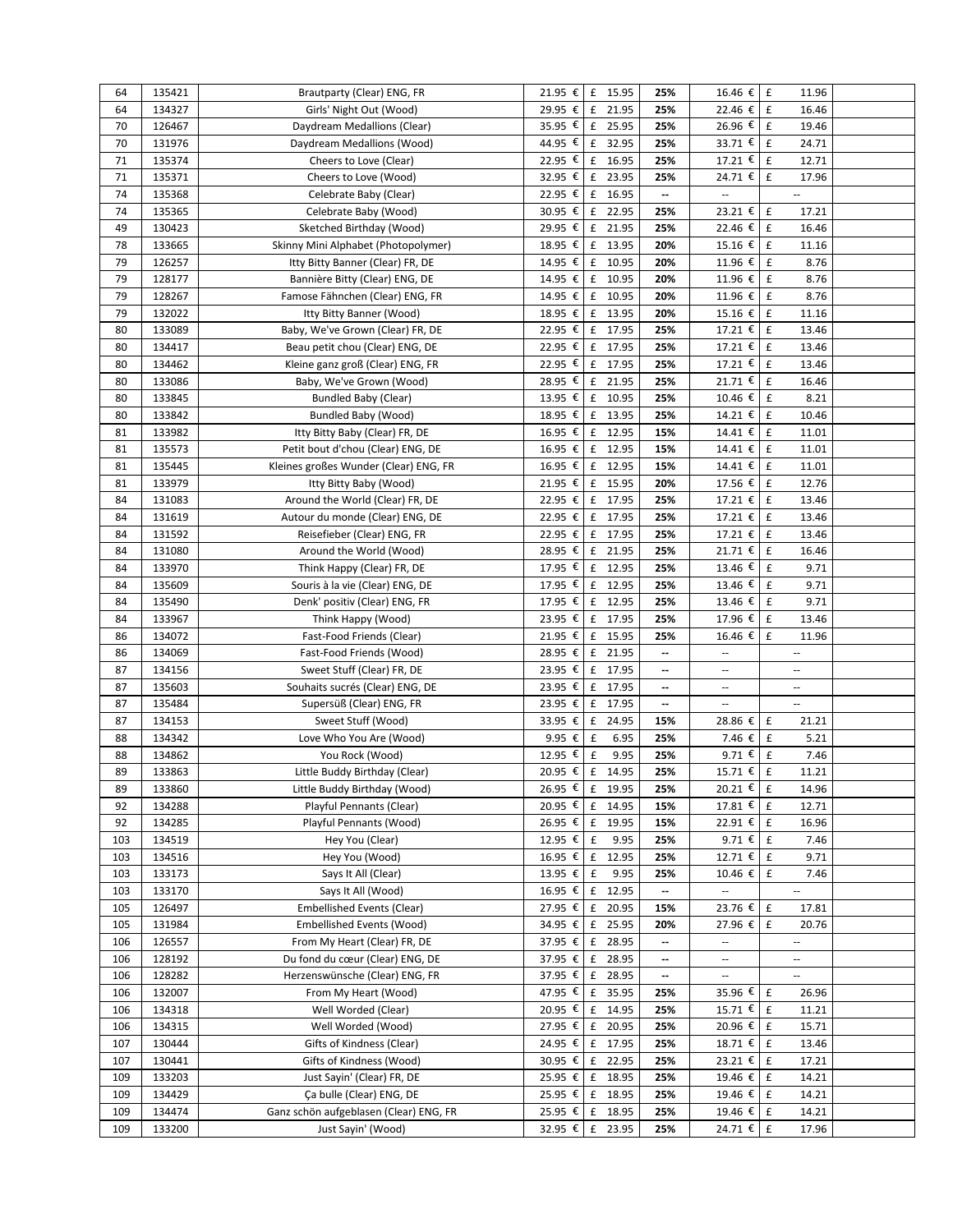| 114 | 134081 | Friends Who Know (Wood)                | 16.95 € £ 12.95 |                    |         | 25%                      | 12.71 € E                |                    | 9.71                     |  |
|-----|--------|----------------------------------------|-----------------|--------------------|---------|--------------------------|--------------------------|--------------------|--------------------------|--|
| 115 | 130267 | Lovely Romoance (Clear) FR, DE         | 18.95 €         |                    | £ 13.95 | 25%                      | 14.21 €                  | l £                | 10.46                    |  |
| 115 | 131640 | Touchée par la grâce (Clear) ENG, DE   | 18.95 €         |                    | £ 13.95 | 25%                      | 14.21€                   | $\pmb{\mathsf{f}}$ | 10.46                    |  |
| 115 | 131595 | Voller Liebe (Clear) ENG, FR           | 18.95 €         |                    | £ 13.95 | 25%                      | $14.21 \t∈$              | $\pounds$          | 10.46                    |  |
| 115 | 130264 | Lovely Romance (Wood)                  | 23.95 €         | f                  | 17.95   | 25%                      | 17.96 €                  | £                  | 13.46                    |  |
| 116 | 131392 | Perfect Blend (Clear)                  | 13.95 €         | $\pmb{\mathsf{f}}$ | 9.95    | 15%                      | $11.86 \t∈$              | $\pounds$          | 8.46                     |  |
| 116 | 130745 |                                        | 16.95 €         |                    | £ 12.95 | 20%                      | 13.56 €                  | $\mathbf f$        | 10.36                    |  |
|     |        | Perfect Blend (Wood)                   |                 |                    |         |                          |                          |                    |                          |  |
| 116 | 128075 | That's the Ticket (Clear) FR, DE       | 21.95 €         | $\mathbf f$        | 16.95   | 25%                      | 16.46 €                  | $\mathbf f$        | 12.71                    |  |
| 116 | 129537 | T'as un ticket (Clear) ENG, DE         | 21.95 € £ 16.95 |                    |         | 25%                      | 16.46 €                  | $\pmb{\mathsf{f}}$ | 12.71                    |  |
| 116 | 129567 | Ticket für dich (Clear) ENG, FR        | 21.95 € £ 16.95 |                    |         | 25%                      | 16.46 €                  | $\pmb{\mathsf{f}}$ | 12.71                    |  |
| 116 | 131946 | That's the Ticket (Wood)               | 27.95 € £ 20.95 |                    |         | 25%                      | 20.96 €                  | $\pmb{\mathsf{f}}$ | 15.71                    |  |
| 117 | 133185 | Starbursts Sayings (Clear) FR, DE      | 24.95 €         |                    | £ 17.95 | 25%                      | 18.71 €                  | $\mathbf f$        | 13.46                    |  |
| 117 | 134423 | Vœux pétillants (Clear) ENG, DE        | 24.95 € £ 17.95 |                    |         | 25%                      | 18.71 €                  | $\mathbf f$        | 13.46                    |  |
| 117 | 134468 | Sprüchefeuerwerk (Clear) ENG, FR       | 24.95 €         |                    | £ 17.95 | 25%                      | 18.71 €                  | $\pmb{\mathsf{f}}$ | 13.46                    |  |
| 117 | 133182 | Starbursts Sayings (Wood)              | $30.95$ €       |                    | £ 22.95 | 25%                      | 23.21 €                  | $\pounds$          | 17.21                    |  |
| 120 | 130333 | Really Good Greetings (Clear) FR, DE   | 17.95 €         |                    | £ 13.95 | 25%                      | 13.46 €                  | $\mathbf f$        | 10.46                    |  |
| 120 | 131643 | Souhaits sucrés (Clear) ENG, DE        | 17.95 €         |                    | £ 13.95 | 25%                      | 13.46 €                  | $\mathbf f$        | 10.46                    |  |
| 120 | 131568 | Alles nur Sprüche (Clear) ENG, FR      | 17.95 €         |                    | £ 13.95 | 25%                      | 13.46 €                  | $\mathbf f$        | 10.46                    |  |
| 120 | 130330 | Really Good Greetings (Wood)           | 22.95 €         |                    | £ 16.95 | --                       | --                       |                    | $\cdots$                 |  |
| 121 | 130357 | Walk in the Wild (Clear)               | 18.95 €         |                    | £ 13.95 | 25%                      | 14.21 €                  | $\pmb{\mathsf{f}}$ | 10.46                    |  |
| 121 | 130354 | Walk in the Wild (Wood)                | 23.95 €         |                    | £ 17.95 | 25%                      | 17.96 €                  | $\pmb{\mathsf{f}}$ | 13.46                    |  |
| 122 | 122797 | Love & Sympathy (Clear) FR, DE         | 14.95 €         |                    | £ 10.95 | $\overline{\phantom{a}}$ | --                       |                    | --                       |  |
| 122 | 124822 | Pensées empathiques (Clear) ENG, DE    | 14.95 € £ 10.95 |                    |         | --                       | $\overline{\phantom{a}}$ |                    | $\overline{\phantom{a}}$ |  |
| 122 | 125297 | Mit tiefstem Mitgefühl (Clear) ENG, FR | 14.95 € £ 10.95 |                    |         | --                       | $\overline{\phantom{a}}$ |                    | $\cdots$                 |  |
| 122 | 128652 |                                        | 18.95 €         |                    | £ 13.95 | 15%                      | 16.11 €                  | $\,$ f             | 11.86                    |  |
|     |        | Love & Sympathy (Wood)                 | 22.95 € £ 16.95 |                    |         |                          |                          | $\pounds$          |                          |  |
| 124 | 133994 | Hello Darling (Clear)                  |                 |                    |         | 25%                      | 17.21 €                  |                    | 12.71                    |  |
| 124 | 133991 | Hello Darling (Wood)                   | 32.95 € £ 23.95 |                    |         | 25%                      | 24.71 €                  | $\pounds$          | 17.96                    |  |
| 126 | 130327 | Regarding Dahlias (Clear)              | 18.95 €         |                    | £ 13.95 | 15%                      | 16.11 €                  | $\mathbf f$        | 11.86                    |  |
| 126 | 130324 | Regarding Dahlias (Wood)               | 23.95 €         |                    | £ 17.95 | 25%                      | 17.96 €                  | $\pmb{\mathsf{f}}$ | 13.46                    |  |
| 128 | 134240 | #Hello (Clear) FR, DE                  | 21.95 €         |                    | £ 15.95 | --                       | $\overline{\phantom{a}}$ |                    | $\overline{\phantom{a}}$ |  |
| 128 | 135525 | #coucou (Clear) ENG, DE                | 21.95 €         |                    | £ 15.95 | --                       | $\overline{a}$           |                    | $\overline{\phantom{a}}$ |  |
| 128 | 135388 | #hallo (Clear) ENG, FR                 | 21.95 € £ 15.95 |                    |         | --                       | $\overline{\phantom{a}}$ |                    | $\overline{\phantom{a}}$ |  |
| 128 | 134237 | #Hello (Wood)                          | 29.95 €         |                    | £ 21.95 | 25%                      | 22.46 €                  | £                  | 16.46                    |  |
| 128 | 126607 | Timeless Talk (Clear)                  | 21.95 €         |                    | £ 16.95 | 25%                      | 16.46 €                  | $\,$ f             | 12.71                    |  |
| 128 | 126605 | Timeless Talk (Wood)                   | 27.95 € £ 20.95 |                    |         | 25%                      | 20.96 €                  | $\mathbf f$        | 15.71                    |  |
| 129 | 134258 | About the Label (Clear) FR, DE         | 20.95 €         |                    | £ 14.95 | 25%                      | 15.71 €                  | $\pmb{\mathsf{f}}$ | 11.21                    |  |
| 129 | 135531 | Tout en étiquettes (Clear) ENG, DE     | 20.95 €         |                    | £ 14.95 | 25%                      | 15.71 €                  | $\pmb{\mathsf{f}}$ | 11.21                    |  |
| 129 | 135394 | Mini-Grüße (Clear) ENG, FR             | 20.95 € £ 14.95 |                    |         | 25%                      | 15.71 €                  | $\mathbf f$        | 11.21                    |  |
| 129 | 134255 | About the Label (Wood)                 | 26.95 €         |                    | £ 19.95 | 25%                      | 20.21 €                  | £                  | 14.96                    |  |
| 134 | 122497 | Petite Pairs (Clear)                   | 27.95 € £ 20.95 |                    |         | --                       | $\overline{\phantom{a}}$ |                    | Ξ.                       |  |
| 134 | 128706 | Petite Pairs (Wood)                    | 34.95 € £ 25.95 |                    |         | 15%                      | 29.71 € £                |                    | 22.06                    |  |
| 135 | 126642 | Happy Hour (Clear) FR, DE              | 28.95 € £ 21.95 |                    |         | 15%                      | 24.61 €                  | $\,$ f             | 18.66                    |  |
| 135 | 128195 | À ta santé ! (Clear) ENG, DE           | 28.95 €         |                    | £ 21.95 | 15%                      | 24.61 €                  | f                  | 18.66                    |  |
| 135 | 128285 | Zum Wohl! (Clear) ENG, FR              | 28.95 €         |                    | £ 21.95 | 15%                      | 24.61 €                  | E                  | 18.66                    |  |
| 135 | 132013 | Happy Hour (Wood)                      | 35.95 €         |                    | £ 26.95 | 25%                      | 26.96 €                  | $\mathbf f$        | 20.21                    |  |
| 135 | 126682 | Memorable Moments (Clear) FR, DE       | 28.95 €         |                    | £ 21.95 | 15%                      | 24.61 €                  | $\mathbf{f}$       | 18.66                    |  |
| 135 | 128207 | Moments mémorable (Clear) ENG, DE      | 28.95 €         | f                  | 21.95   | 15%                      | 24.61 €                  | $\mathbf f$        | 18.66                    |  |
|     | 128297 | Zur Feier des Tages (Clear) ENG, FR    | 28.95 € £ 21.95 |                    |         |                          | 24.61 €                  | $\mathbf f$        |                          |  |
| 135 |        |                                        | 35.95 € £ 26.95 |                    |         | 15%                      | 26.96€                   | $\mathbf f$        | 18.66                    |  |
| 135 | 132039 | Memorable Moments (Wood)               |                 |                    |         | 25%                      |                          |                    | 20.21                    |  |
| 136 | 125981 | Blue Ribbon (Clear) FR, DE             | 27.95 € £ 20.95 |                    |         | 25%                      | 20.96 €                  | £                  | 15.71                    |  |
| 136 | 128186 | Féliciations du jury (Clear) ENG, DE   | 27.95 € £ 20.95 |                    |         | 25%                      | 20.96 €                  | f                  | 15.71                    |  |
| 136 | 128276 | Ausgezeichnet! (Clear) ENG, FR         | 27.95 €         |                    | £ 20.95 | 25%                      | 20.96 €                  | £                  | 15.71                    |  |
|     |        |                                        |                 |                    | £ 25.95 | 25%                      | 26.21 €                  | $\pmb{\mathsf{f}}$ | 19.46                    |  |
| 136 | 131964 | Blue Ribbon (Wood)                     | 34.95 €         |                    |         |                          |                          |                    |                          |  |
| 136 | 126597 | <b>Bootiful Occasions (Clear)</b>      | $23.95 \t∈$     |                    | £ 17.95 | 15%                      | 20.36 €                  | $\mathbf{f}$       | 15.26                    |  |
| 136 | 131967 | <b>Bootiful Occasions (Wood)</b>       | 29.95 €         |                    | £ 21.95 | 25%                      | 22.46 €                  | $\mathbf f$        | 16.46                    |  |
| 137 | 133964 | High Five (Clear) FR, DE               | 22.95 €         |                    | £ 16.95 | 25%                      | 17.21 €                  | f                  | 12.71                    |  |
| 137 | 135561 | C'est parti ! (Clear) ENG, DE          | 22.95 €         |                    | £ 16.95 | 25%                      | 17.21 €                  | Ι£                 | 12.71                    |  |
| 137 | 135436 | Partyfieber (Clear) ENG, FR            | 22.95 €         |                    | £ 16.95 | 25%                      | 17.21 €                  | £                  | 12.71                    |  |
| 137 | 133961 | High Five (Wood)                       | 32.95 € £ 23.95 |                    |         | 25%                      | 24.71 €                  | $\pounds$          | 17.96                    |  |
| 138 | 134000 | Garden Party (Clear)                   | 18.95 € £ 13.95 |                    |         | 25%                      | 14.21 €                  | $\mathbf{f}$       | 10.46                    |  |
| 138 | 133997 | Garden Party (Wood)                    | 24.95 €         |                    | £ 18.95 | 25%                      | 18.71 €                  | f                  | 14.21                    |  |
| 139 | 129708 | Polka-Dot Pieces (Clear)               | 19.95 € £ 14.95 |                    |         | --                       | $\overline{\phantom{a}}$ |                    | $\overline{\phantom{a}}$ |  |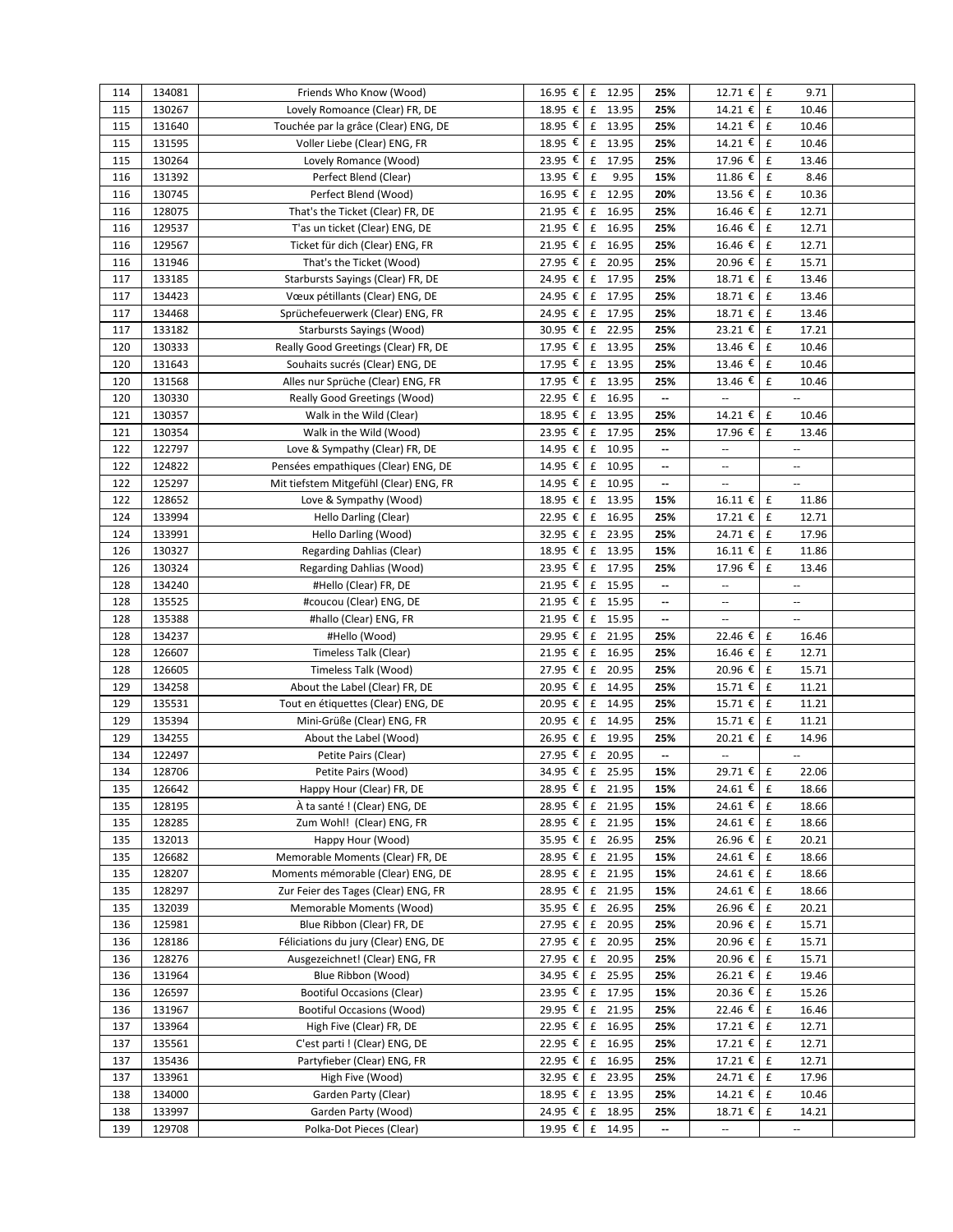| 139 | 129705 | Polka-Dot Pieces (Wood)                 | 24.95 € £ 18.95 |                                    | 25%                      | 18.71 € E                     | 14.21                       |  |
|-----|--------|-----------------------------------------|-----------------|------------------------------------|--------------------------|-------------------------------|-----------------------------|--|
| 140 | 127049 | A Fitting Occasion (Clear) FR, DE       | 36.95 €         | 26.95<br>£                         | 15%                      | 31.41 €                       | $\pmb{\mathsf{f}}$<br>22.91 |  |
| 140 | 128171 | Une belle occasion (Clear) ENG, DE      | 36.95 €         | $\ensuremath{\mathsf{f}}$<br>26.95 | 15%                      | 31.41 $\epsilon$              | $\pmb{\mathsf{f}}$<br>22.91 |  |
| 140 | 128261 | Ein Gruß für alle Fälle (Clear) ENG, FR | 36.95 €         | f<br>26.95                         | 15%                      | 31.41 $\overline{\epsilon}$   | $\pmb{\mathsf{f}}$<br>22.91 |  |
| 140 | 131952 | A Fitting Occasion (Wood)               | 45.95 €         | $\mathbf f$<br>33.95               | 15%                      | 39.06 €                       | $\mathbf f$<br>28.86        |  |
| 141 | 133161 | Geometrical (Clear)                     | 28.95 €         | f<br>21.95                         | 25%                      | 21.71 €                       | $\pounds$<br>16.46          |  |
| 141 | 133158 | Geometrical (Wood)                      | 35.95 €         | $\,$ f<br>26.95                    | 15%                      | 30.56 €                       | $\pounds$<br>22.91          |  |
| 142 | 134294 | Bits and Pieces (Clear)                 | 21.95 €         | £ 15.95                            | 25%                      | 16.46 €                       | $\mathbf f$<br>11.96        |  |
| 142 | 134291 | Bits and Pieces (Wood)                  | 28.95 € £ 21.95 |                                    | 25%                      | 21.71 €                       | $\pmb{\mathsf{f}}$<br>16.46 |  |
| 146 | 134012 | A Happy Hooray (Clear) FR, DE           | 17.95 €         | f<br>12.95                         | 25%                      | 13.46 $\boldsymbol{\epsilon}$ | $\mathbf f$<br>9.71         |  |
| 146 | 135528 | Bonne humeur (Clear) ENG, DE            | 17.95 €         | £ 12.95                            | 25%                      | 13.46 €                       | $\mathbf f$<br>9.71         |  |
| 146 | 135391 | Heiteres hurra (Clear) ENG, FR          | 17.95 €         | £ 12.95                            | 25%                      | 13.46 €                       | $\mathbf f$<br>9.71         |  |
| 146 | 134009 | A Happy Hooray (Wood)                   | 23.95 €         | 17.95<br>f                         | --                       |                               | $\overline{\phantom{a}}$    |  |
| 147 | 129090 | A Round Array (Clear) FR, DE            | 17.95 €         | £ 13.95                            | 25%                      | 13.46 €                       | $\pmb{\mathsf{f}}$<br>10.46 |  |
| 147 | 131616 | Médallions séduction (Clear) ENG, DE    | 17.95 €         | £ 13.95                            | 25%                      | $13.46 \t\t\t{€}$             | $\pmb{\mathrm{f}}$<br>10.46 |  |
| 147 | 131544 | Eine runde Sache (Clear) ENG, FR        | 17.95 €         | f<br>13.95                         | 25%                      | 13.46 €                       | $\mathbf f$<br>10.46        |  |
| 147 | 129087 | A Round Array (Wood)                    | 22.95 €         | £ 16.95                            | 25%                      | 17.21 €                       | $\pounds$<br>12.71          |  |
| 149 | 130450 | Too Kind (Clear)                        | 18.95 €         | $\mathbf f$<br>13.95               | 20%                      | 15.16 €                       | $\pounds$<br>11.16          |  |
| 149 | 130447 | Too Kind (Wood)                         | 23.95 €         | £ 17.95                            | 25%                      | 17.96 €                       | $\pmb{\mathsf{f}}$<br>13.46 |  |
|     |        |                                         | 21.95 € £ 16.95 |                                    |                          | 16.46 €                       | $\pmb{\mathsf{f}}$          |  |
| 150 | 129690 | Lots of Thanks (Clear) FR, DE           |                 |                                    | 25%                      |                               | 12.71                       |  |
| 150 | 131664 | Remerciements (Clear) ENG, DE           | 21.95 € £ 16.95 |                                    | 25%                      | 16.46 €                       | $\pounds$<br>12.71          |  |
| 150 | 131565 | Tausend Dank (Clear) ENG, FR            | 21.95 €         | £ 16.95                            | 25%                      | 16.46 €                       | $\mathbf f$<br>12.71        |  |
| 150 | 129687 | Lots of Thanks (Wood)                   | 27.95 €         | £ 20.95                            | 25%                      | 20.96 €                       | $\pounds$<br>15.71          |  |
| 151 | 126377 | Million & One (Clear)                   | $16.95 \in$     | 11.95<br>f                         | 25%                      | 12.71 €                       | $\mathbf f$<br>8.96         |  |
| 151 | 126375 | Million & One (Wood)                    | 20.95 €         | $f = 14.95$                        | 25%                      | 15.71 €                       | $\mathbf f$<br>11.21        |  |
| 151 | 125537 | Mixed Bunch (Clear)                     | 26.95 €         | £ 19.95                            | 25%                      | 20.21€                        | $\pmb{\mathsf{f}}$<br>14.96 |  |
| 151 | 128442 | Mixed Bunch (Wood)                      | 33.95 €         | $\,$ f<br>24.95                    | 15%                      | 28.86 €                       | 21.21<br>$\mathbf f$        |  |
| 152 | 129138 | Tea Party (Clear)                       | 21.95 €         | £ 16.95                            | 25%                      | 16.46 €                       | $\pmb{\mathsf{f}}$<br>12.71 |  |
| 152 | 129135 | Tea Party (Wood)                        | 27.95 €         | f<br>20.95                         | 25%                      | 20.96 $\overline{\epsilon}$   | $\mathbf f$<br>15.71        |  |
| 152 | 131733 | Truly Grateful (Clear)                  | 26.95 €         | 19.95<br>$\mathbf f$               | 25%                      | 20.21 €                       | $\pmb{\mathsf{f}}$<br>14.96 |  |
| 152 | 131730 | Truly Grateful (Wood)                   | 33.95 €         | f<br>24.95                         | 15%                      | 28.86 €                       | $\pmb{\mathsf{f}}$<br>21.21 |  |
| 159 | 126747 | <b>Stippled Blossoms (Clear)</b>        | $25.95 \t{£}$ £ | 18.95                              | 15%                      | 22.06 €                       | $\pounds$<br>16.11          |  |
| 159 | 132076 | Stippled Blossoms (Wood)                | 32.95 €         | 23.95<br>f                         | 15%                      | 28.01 €                       | $\mathbf f$<br>20.36        |  |
| 162 | 133661 | Boutique Borders (Photopolymer)         | 18.95 €         | £ 13.95                            | 25%                      | 14.21 €                       | f<br>10.46                  |  |
| 64  | 134324 | Bouquet Toss (Clear) FR, DE             | 22.95 €         | 16.95<br>f                         | 25%                      | 17.21 €                       | f<br>12.71                  |  |
| 64  | 135728 | Lancer de bouquet (Clear) ENG, DE       | 22.95 €         | £ 16.95                            | 25%                      | 17.21 €                       | $\pmb{\mathsf{f}}$<br>12.71 |  |
| 64  | 135412 | Für immer & ewig (Clear) ENG, FR        | 22.95 €         | £ 16.95                            | 25%                      | 17.21 €                       | $\pmb{\mathsf{f}}$<br>12.71 |  |
| 163 | 130249 | Mosaic Madness (Clear)                  | 25.95 €         | f<br>18.95                         | 20%                      | 20.76 €                       | $\mathbf f$<br>15.16        |  |
| 163 | 130246 | Mosaic Madness (Wood)                   | 32.95 €         | $\mathbf f$<br>23.95               | 25%                      | 24.71 €                       | f<br>17.96                  |  |
| 167 | 133812 | Snapshot (Wood)                         | 10.95 €         | £<br>8.95                          | 25%                      | 8.21 $\overline{\epsilon}$    | $\mathbf f$<br>6.71         |  |
| 168 | 126407 | For the Birds (Clear)                   | 31.95 €         | 23.95<br>$\mathbf f$               | 20%                      | $25.56 \t\epsilon$            | $\pmb{\mathsf{f}}$<br>19.16 |  |
| 168 | 132001 | For the Birds (Wood)                    | 39.95 € £ 29.95 |                                    | 25%                      | 29.96 € £                     | 22.46                       |  |
| 168 | 134132 | Today & Everyday (Clear)                | 21.95 € £ 15.95 |                                    | 20%                      | 17.56 € £                     | 12.76                       |  |
| 168 | 134129 | Today & Everyday (Wood)                 | 28.95 €         | £ 21.95                            | 15%                      | 24.61 €                       | 18.66<br>£                  |  |
| 171 | 133976 | Forever Floral (Clear)                  | 21.95 € £ 15.95 |                                    | 15%                      | 18.66 € £                     | 13.56                       |  |
| 171 | 133973 | Forever Floral (Wood)                   | 29.95 € £ 21.95 |                                    | 25%                      | 22.46 €                       | 16.46<br>£                  |  |
| 171 | 133851 | Life in the Forest (Clear)              | 19.95 €         | £ 14.95                            |                          |                               |                             |  |
| 171 | 133848 | Life in the Forest (Wood)               | 24.95 € £ 18.95 |                                    | 25%                      | 18.71 € £                     | 14.21                       |  |
| 172 | 126532 | By the Seashore (Clear)                 | 21.95 € £ 16.95 |                                    | 15%                      | 18.66 €                       | £<br>14.41                  |  |
| 172 | 132582 | By the Seashore (Wood)                  | 27.95 € £ 20.95 |                                    | 25%                      | 20.96 €                       | $\pmb{\mathsf{f}}$<br>15.71 |  |
| 175 | 134042 | Backgrounds Rule (Clear)                | 17.95 € £ 12.95 |                                    | 25%                      | 13.46 €                       | 9.71<br>£                   |  |
| 175 | 134039 | Backgrounds Rule (Wood)                 | 21.95 € £ 15.95 |                                    | 25%                      | 16.46 €                       | 11.96<br>£                  |  |
| 175 | 130351 | Dictionary (Clear)                      | 17.95 € £ 12.95 |                                    | $\overline{\phantom{a}}$ | $\overline{\phantom{a}}$      | $\mathbb{Z}^2$              |  |
| 175 | 130348 | Dictionary (Wood)                       | 21.95 € £ 15.95 |                                    | --                       | --                            | $\overline{\phantom{a}}$    |  |
| 175 | 134054 | Handcarved (Clear)                      | 17.95 € £ 12.95 |                                    | 25%                      | 13.46 €                       | $\mathbf f$<br>9.71         |  |
|     |        |                                         | 21.95 € £ 15.95 |                                    |                          |                               | £                           |  |
| 175 | 134051 | Handcarved (Wood)                       |                 |                                    | 25%                      | 16.46 €                       | 11.96                       |  |
| 175 | 134036 | I Love Lace (Clear)                     | 17.95 € £ 12.95 |                                    | --                       | $\overline{\phantom{a}}$      | $\overline{\phantom{a}}$    |  |
| 175 | 134033 | I Love Lace (Wood)                      | 21.95 €         | £ 15.95                            |                          |                               |                             |  |
| 175 | 129499 | Pleasant Poppies (Clear)                | 17.95 € £ 12.95 |                                    | 20%                      | 14.36 € £                     | 10.36                       |  |
| 175 | 132061 | Pleasant Poppies (Wood)                 | 21.95 € £ 15.95 |                                    | 15%                      | 18.66 € £                     | 13.56                       |  |
| 175 | 130499 | Positively Chevron (Clear)              | 17.95 €         | £ 12.95                            | 25%                      | 13.46 €                       | $\mathbf f$<br>9.71         |  |
| 175 | 130496 | Positively Chevron (Wood)               | 21.95 € £ 15.95 |                                    | 25%                      | 16.46 € £                     | 11.96                       |  |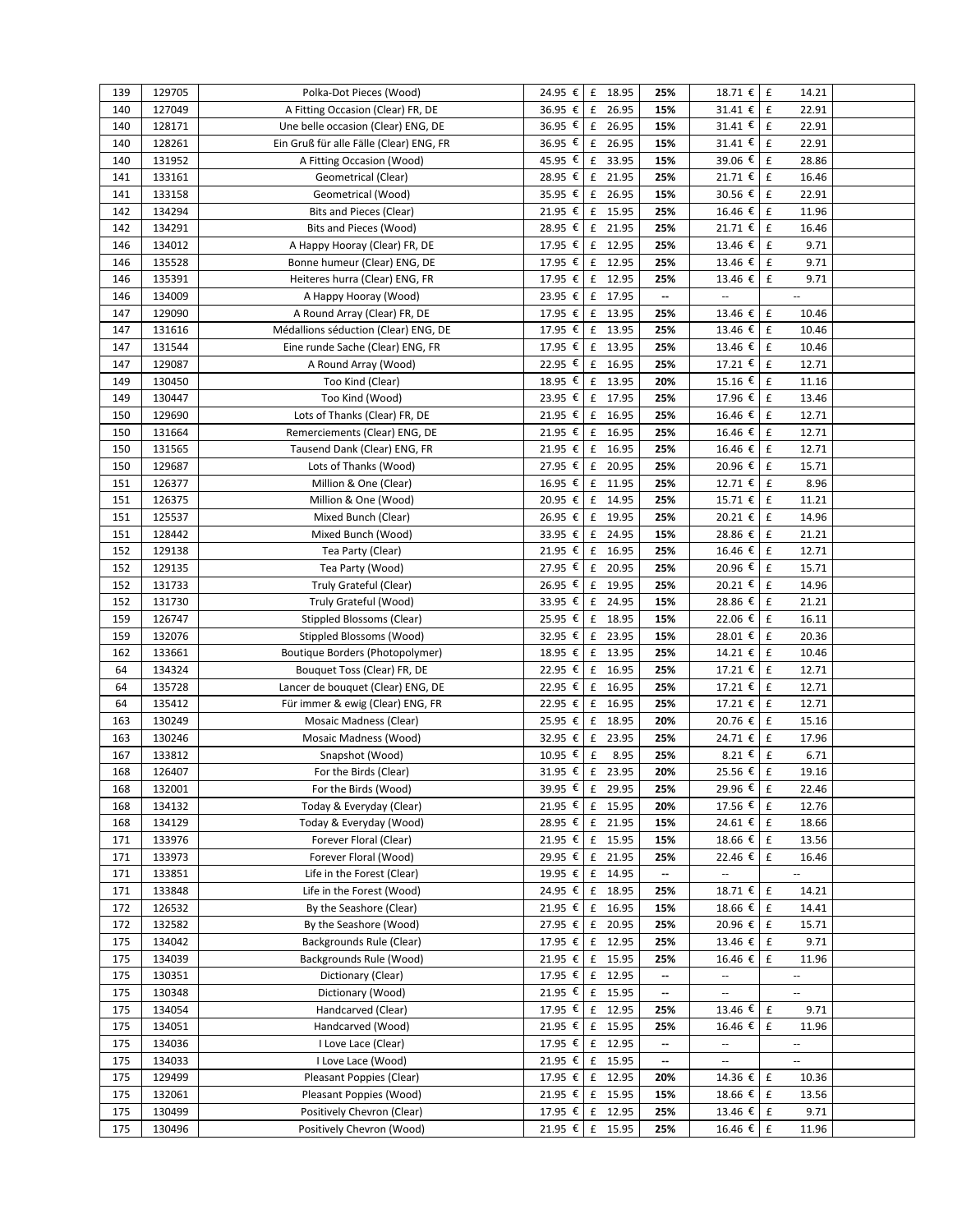|               | 175   | 129168 | Wildflower Meadow (Clear)                                       |         | 17.95 € £ 12.95      | 25%                      | 13.46 € £                | 9.71                        |  |
|---------------|-------|--------|-----------------------------------------------------------------|---------|----------------------|--------------------------|--------------------------|-----------------------------|--|
|               | 175   | 129165 | Wildflower Meadow (Wood)                                        |         | 21.95 € £ 15.95      | 25%                      | 16.46 €                  | $\pounds$<br>11.96          |  |
|               | 249   | 134306 | Flamingo Lingo (Clear) FR, DE                                   | 20.95 € | £ 14.95              | $\overline{\phantom{a}}$ | --                       | $\cdots$                    |  |
|               | 249   | 135749 | La vie en rose (Clear) ENG, DE                                  | 20.95 € | £ 14.95              |                          | --                       | $\overline{\phantom{a}}$    |  |
|               | 249   | 135752 | Rosige Zeiten (Clear) ENG, FR                                   | 20.95 € | $\mathbf f$<br>14.95 | $\overline{\phantom{a}}$ | --                       | Ξ.                          |  |
|               | 249   | 134303 | Flamingo Lingo (Wood)                                           | 26.95 € | $\mathbf f$<br>19.95 | 15%                      | 22.91 €                  | f<br>16.96                  |  |
|               | AW 35 | 135188 | Project Life Holiday Cheer (Photopolymer) FR, DE                |         | 18.95 € £ 13.95      | 25%                      | 14.21 € £                | 10.46                       |  |
|               | AW 36 | 136903 | Project Life La splendeur de Noël (Photopolymer) ENG, DE        | 18.95 € | £<br>13.95           | 25%                      | 14.21 €                  | f<br>10.46                  |  |
|               | AW 37 | 136905 | Project Life Bunte Blätter & Flockentanz (Photopolymer) ENG, FR | 18.95 € | $\mathbf f$<br>13.95 | 25%                      | 14.21 €                  | $\pmb{\mathsf{f}}$<br>10.46 |  |
| mbellishments |       |        |                                                                 |         |                      |                          |                          |                             |  |
|               | 179   | 133630 | In Color 2014-2016 Printed Clothespins                          | 6.95€   | £5.50                | 50%                      | 3.48€                    | $\mathbf f$<br>2.75         |  |
|               | 189   | 135301 | Accessory Pack Project Life Everyday Adventure                  | 11.95€  | £8.95                | 50%                      | 5.98 €                   | $\mathbf f$<br>4.48         |  |
|               | 189   | 135309 | Accessory Pack Project Life Happiness Is                        | 11.95€  | £8.95                | 50%                      | 5.98 € E                 | 4.48                        |  |
|               | 189   | 135302 | Accessory Pack Project Life Little Moments                      | 11.95€  | £8.95                | 50%                      | 5.98 €                   | $\mathbf f$<br>4.48         |  |
|               | 189   | 135303 | Accessory Pack Project Life Playground                          | 11.95€  | £8.95                | 50%                      | 5.98 €                   | $\mathbf f$<br>4.48         |  |
|               | 190   | 133689 | Designer Washi Tape Beach House                                 | 5.95€   | £4.50                | 50%                      | 2.98 €                   | $\pmb{\mathsf{f}}$<br>2.25  |  |
|               | 190   | 131269 | Designer Washi Tape Epic Day                                    | 5.95€   | £4.50                | 50%                      | 2.98 €                   | $\mathbf f$<br>2.25         |  |
|               | 190   | 133001 | Washi Tape This and That Retro Fresh                            | 5.95€   | £4.50                | 50%                      | 2.98 €                   | $\mathbf f$<br>2.25         |  |
|               | 190   | 133690 | Designer Washi Tape Sweet Sadie                                 | 5.95€   | £4.50                | $\overline{\phantom{a}}$ | --                       | $\overline{\phantom{a}}$    |  |
|               | 190   | 133000 | Designer Washi Tape Watercolor Wonder                           | 5.95€   | £4.50                | 50%                      | 2.98 €                   | $\pmb{\mathsf{f}}$<br>2.25  |  |
|               | 191   | 133688 | Stickers Designer This and That Documented                      | 5.95€   | £4.50                | 50%                      | 2.98 €                   | $\pounds$<br>2.25           |  |
|               | 191   | 132999 | Stickers Designer This and That Retro Fresh                     | 5.95€   | £4.50                | 50%                      | 2.98 €                   | £<br>2.25                   |  |
|               | 192   | 129375 | <b>Canvas Creations</b>                                         | 4.95€   | £3.75                | 50%                      | 2.48€                    | $\pmb{\mathsf{f}}$<br>1.88  |  |
|               | 200   | 116802 | <b>Embellishments Sweet Treat Cups</b>                          | 3.50€   | £2.75                | 50%                      | 1.75 € E                 | 1.38                        |  |
|               | 200   | 133761 | <b>Stickers Kraft Basics</b>                                    | 3.50€   | £2.75                | 50%                      | $1.75 \t∈$               | $\mathbf f$<br>1.38         |  |
|               | 205   | 124155 | <b>Shaker Frames</b>                                            | 5.95€   | £4.50                |                          |                          |                             |  |
|               | 206   | 134587 | Baker's Twine Basic Gray                                        | 3.50€   | £2.50                | 50%                      | 1.75 €                   | $\pounds$<br>1.25           |  |
|               | 206   | 134577 | Baker's Twine Blushing Bride                                    | 3.50€   | £2.50                | 50%                      | $1.75$ €                 | $\mathbf f$<br>1.25         |  |
|               | 206   | 134578 | Baker's Twine Tangerine Tango                                   | 3.50€   | £2.50                | 50%                      | 1.75 €                   | $\mathbf f$<br>1.25         |  |
|               | 206   | 131206 | Ribbon Taffeta 1/8" Bermuda Bay                                 | 6.95€   | £5.25                | 50%                      | $3.48 \t∈$               | $\pounds$<br>2.63           |  |
|               | 206   | 119261 | Ribbon Taffeta 1/8" Basic Black                                 | 6.95€   | £5.25                | 50%                      | 3.48 €                   | $\pmb{\mathsf{f}}$<br>2.63  |  |
|               | 206   | 134585 | Ribbon Taffeta 1/8" Crushed Curry                               | 6.95€   | £5.25                | 50%                      | 3.48 €                   | $\pounds$<br>2.63           |  |
|               | 206   | 131207 | Ribbon Taffeta 1/8" Melon Mambo                                 | 6.95€   | £5.25                | 50%                      | 3.48 €                   | £<br>2.63                   |  |
|               | 206   | 119256 | Ribbon Taffeta 1/8" Old Olive                                   | 6.95€   | £5.25                | 50%                      | 3.48 €                   | $\pmb{\mathsf{f}}$          |  |
|               |       | 119251 | Ribbon Taffeta 1/8" Real Red                                    |         |                      |                          |                          | 2.63<br>$\mathbf f$         |  |
|               | 206   |        | Ribbon Taffeta 1/8" Smoky Slate                                 | 6.95€   | £5.25                | 50%                      | 3.48€                    | 2.63                        |  |
|               | 206   | 134584 |                                                                 | 6.95€   | £5.25                | 50%                      | 3.48€                    | $\mathbf f$<br>2.63         |  |
|               | 206   | 134580 | Ribbon Taffeta 1/8" Soft Sky                                    | 6.95€   | £5.25                | 50%                      | 3.48 €                   | $\mathbf f$<br>2.63         |  |
|               | 206   | 123124 | Twine Baker's Early Espresso                                    | 3.50€   | £2.50                | 50%                      | 1.75 €                   | $\pounds$<br>1.25           |  |
|               | 207   | 135639 | Baker's Twine Thick Baked Brown Sugar                           | 3.95€   | £3.25                | 50%                      | 1.98 €                   | $\mathbf f$<br>1.63         |  |
|               | 207   | 135638 | Baker's Twine Thick Coastal Cabana                              | 3.95€   | £3.25                | 50%                      | 1.98 €                   | $\mathbf f$<br>1.63         |  |
|               | 207   | 135636 | Baker's Twine Thick Crisp Cantaloupe                            | 3.95€   | £3.25                | 50%                      | $1.98$ €                 | $\mathbf f$<br>1.63         |  |
|               | 207   | 135635 | Baker's Twine Thick Pistachio Pudding                           | 3.95€   | £3.25                | 50%                      | 1.98 € £                 | 1.63                        |  |
|               | 207   | 135637 | Baker's Twine Thick Strawberry Slush                            | 3.95€   | £3.25                | 50%                      | 1.98 €                   | $\mathbf f$<br>1.63         |  |
|               | 207   | 130010 | Ribbon Chevron 3/4" Basic Black                                 | 10.95€  | £8.25                | 50%                      | 5.48 €                   | $\mathbf f$<br>4.13         |  |
|               | 207   | 130013 | Ribbon Chevron 3/4" Blushing Bride                              | 10.95€  | £8.25                | 50%                      | 5.48 €                   | $\pmb{\mathsf{f}}$<br>4.13  |  |
|               | 207   | 130018 | Ribbon Chevron 3/4" Calypso Coral                               | 10.95€  | £8.25                | 50%                      | 5.48 € E                 | 4.13                        |  |
|               | 207   | 130012 | Ribbon Chevron 3/4" Cherry Cobbler                              | 10.95€  | £8.25                | 50%                      | 5.48 €                   | $\mathbf f$<br>4.13         |  |
|               | 207   | 130014 | Ribbon Chevron 3/4" Chocolate Chip                              | 10.95€  | £8.25                | 50%                      | 5.48 €                   | $\pmb{\mathsf{f}}$<br>4.13  |  |
|               | 207   | 130019 | Ribbon Chevron 3/4" Crushed Curry                               | 10.95€  | £8.25                | 50%                      | 5.48 €                   | f<br>4.13                   |  |
|               | 207   | 131151 | Ribbon Chevron 3/4" Island Indigo                               | 10.95€  | £8.25                | 50%                      | 5.48 €                   | $\mathbf f$<br>4.13         |  |
|               | 207   | 130016 | Ribbon Chevron 3/4" Marina Mist                                 | 10.95€  | £8.25                | 50%                      | 5.48 € E                 | 4.13                        |  |
|               | 207   | 130011 | Ribbon Chevron 3/4" Pear Pizzazz                                | 10.95€  | £8.25                | 50%                      | 5.48 € E                 | 4.13                        |  |
|               | 207   | 131152 | Ribbon Chevron 3/4" Smoky Slate                                 | 10.95€  | £8.25                | 50%                      | 5.48 €                   | $\mathbf f$<br>4.13         |  |
|               | 207   | 130017 | Ribbon Chevron 3/4" Wisteria Wonder                             | 10.95€  | £8.25                | 50%                      | 5.48 €                   | $\mathbf f$<br>4.13         |  |
|               | 207   | 130015 | Ribbon Chevron 3/4"Pumpkin Pie                                  | 10.95€  | £8.25                | 50%                      | 5.48 €                   | f<br>4.13                   |  |
|               | 207   | 127844 | Ribbon Cotton 7/8" Natural                                      | 9.50€   | £7.25                | 50%                      | 4.75 €                   | f<br>3.63                   |  |
|               | 207   | 133668 | Ribbon Satin Stitched 3/8" Blackberry Bliss                     | 10.95€  | £7.95                |                          | --                       | 4                           |  |
|               | 207   | 133671 | Ribbon Satin Stitched 3/8" Hello Honey                          | 10.95€  | £7.95                | 50%                      | 5.48 €                   | $\mathbf f$<br>3.98         |  |
|               | 207   | 133672 | Ribbon Satin Stitched 3/8" Lost Lagoon                          | 10.95€  | £7.95                | 50%                      | 5.48 €                   | $\,$ f<br>3.98              |  |
|               | 207   | 133670 | Ribbon Satin Stitched 3/8" Mossy Meadow                         | 10.95€  | £7.95                | 50%                      | 5.48 €                   | $\mathbf f$<br>3.98         |  |
|               | 207   | 133669 | Ribbon Satin Stitched 3/8" Tangelo Twist                        | 10.95€  | £7.95                | 50%                      | 5.48 €                   | $\mathbf f$<br>3.98         |  |
|               | 207   | 120992 | Ribbon Seam Binding 1/2" Cherry Cobbler                         | 8.50€   | £6.25                | $\overline{\phantom{a}}$ | $\overline{\phantom{a}}$ | $\overline{\phantom{a}}$    |  |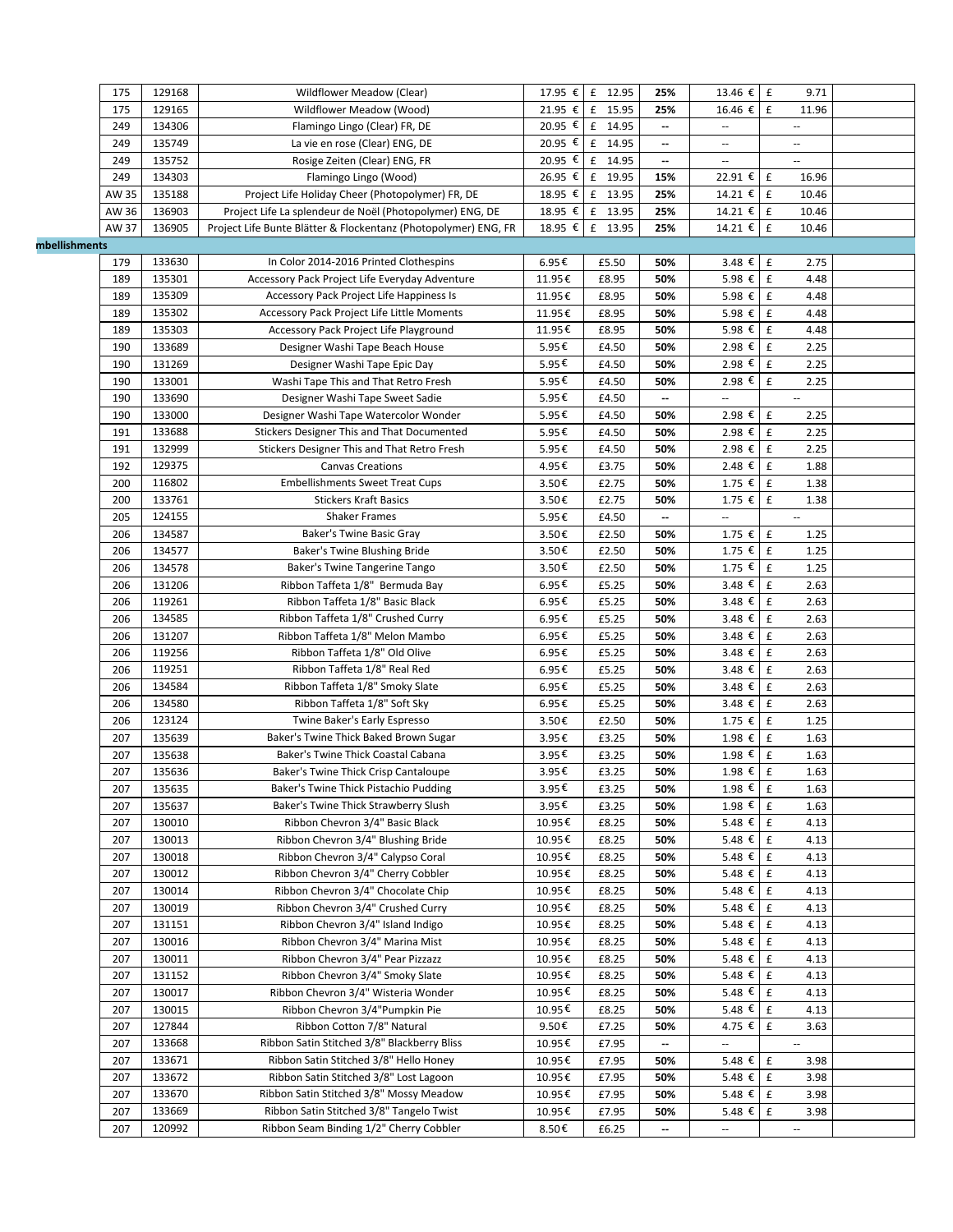|       | 207 | 122332 | Ribbon Seam Binding 1/2" Crumb Cake                              | 8.50€  | £6.25  | $\overline{\phantom{a}}$ | $\overline{\phantom{a}}$ | $\overline{\phantom{a}}$    |  |
|-------|-----|--------|------------------------------------------------------------------|--------|--------|--------------------------|--------------------------|-----------------------------|--|
|       | 207 | 125583 | Ribbon Seam Binding 1/2" Daffodil Delight                        | 8.50€  | £6.25  | 50%                      | 4.25 €                   | $\pmb{\mathsf{f}}$<br>3.13  |  |
|       | 207 | 131210 | Ribbon Seam Binding 1/2" Soft Sky                                | 8.50€  | £6.25  | 50%                      | 4.25 €                   | $\pmb{\mathsf{f}}$<br>3.13  |  |
|       | 207 | 120999 | Ribbon Seam Binding 1/2" Very Vanilla                            | 8.50€  | £6.25  | 50%                      | 4.25 €                   | $\pmb{\mathsf{f}}$<br>3.13  |  |
|       | 207 | 134552 | Ribbon Striped Grosgrain 1-1/4" Blushing Bride                   | 10.95€ | £8.25  | 50%                      | 5.48 €                   | £<br>4.13                   |  |
|       | 207 | 134555 | Ribbon Striped Grosgrain 1-1/4" Crushed Curry                    | 10.95€ | £8.25  | 50%                      | 5.48 €                   | $\pmb{\mathsf{f}}$<br>4.13  |  |
|       | 208 | 133631 | In Color 2013-2015 Sequin Assortment                             | 5.95€  | £4.50  | 50%                      | 2.98 €                   | £<br>2.25                   |  |
|       | 208 | 130685 | Simply Pressed Clay White                                        | 8.50€  | £6.25  | 50%                      | 4.25 €                   | $\pmb{\mathsf{f}}$<br>3.13  |  |
|       | 209 | 132258 | <b>Embellishments Wooden Elements</b>                            | 5.95€  | £4.50  | 50%                      | 2.98 €                   | $\pmb{\mathsf{f}}$<br>2.25  |  |
|       | 209 | 129964 | Hardware Clips Essentials                                        | 6.95€  | £5.50  | 50%                      | 3.48 €                   | $\pmb{\mathsf{f}}$<br>2.75  |  |
|       | 209 | 133765 |                                                                  | 8.50€  | £6.25  | 50%                      | 4.25 €                   | $\pmb{\mathsf{f}}$<br>3.13  |  |
|       | 213 | 133754 | Hodgepodge Clips Basics<br>Stampin' Emboss Powder Blushing Bride | 5.95€  | £4.50  | 50%                      | 2.98 € E                 | 2.25                        |  |
|       | 213 | 133752 | Stampin' Emboss Powder Calypso Coral                             | 5.95€  |        |                          | 2.98 €                   | £<br>2.25                   |  |
|       |     | 133753 |                                                                  |        | £4.50  | 50%                      |                          |                             |  |
|       | 213 |        | Stampin' Emboss Powder Crushed Curry                             | 5.95€  | £4.50  | 50%                      | 2.98 €                   | $\pmb{\mathsf{f}}$<br>2.25  |  |
|       | 213 | 128980 | Stampin' Emboss Powder Early Espresso                            | 5.95€  | £4.50  | 50%                      | 2.98 €                   | $\pmb{\mathsf{f}}$<br>2.25  |  |
|       | 213 | 129396 | Stampin' Emboss Powder Smoky Slate                               | 5.95€  | £4.50  | 40%                      | 3.57 €                   | $\pmb{\mathsf{f}}$<br>2.70  |  |
|       | 213 | 129398 | Stampin' Emboss Powders Pool Party                               | 5.95€  | £4.50  | 50%                      | 2.98 €                   | £<br>2.25                   |  |
| Ink   |     |        |                                                                  |        |        |                          |                          |                             |  |
|       | 179 | 131293 | Card Stock A4 & Classic Stampin' Pads In Color Kit 2013-2015     | 61.95€ | £46.95 | $\overline{\phantom{a}}$ | $\hspace{0.05cm} \ldots$ | $\overline{\phantom{a}}$    |  |
|       | 179 | 131163 | Classic Stampin' Ink Refill In Color Baked Brown Sugar           | 3.50€  | £2.75  | 50%                      | $1.75$ €                 | $\pmb{\mathtt{f}}$<br>1.38  |  |
|       | 179 | 131164 | Classic Stampin' Ink Refill In Color Coastal Cabana              | 3.50€  | £2.75  | 50%                      | $1.75$ €                 | $\mathbf f$<br>1.38         |  |
|       | 179 | 131165 | Classic Stampin' Ink Refill In Color Crisp Cantaloupe            | 3.50€  | £2.75  | 40%                      | 2.10€                    | $\pmb{\mathsf{f}}$<br>1.65  |  |
|       | 179 | 131166 | Classic Stampin' Ink Refill In Color Pisatchio Pudding           | 3.50€  | £2.75  | 50%                      | $1.75$ €                 | $\pmb{\mathsf{f}}$<br>1.38  |  |
|       | 179 | 131167 | Classic Stampin' Ink Refill In Color Strawberry Slush            | 3.50€  | £2.75  | 50%                      | $1.75$ €                 | $\pmb{\mathsf{f}}$<br>1.38  |  |
|       | 179 | 131175 | Classic Stampin' Pad Coastal Cabana                              | 6.50€  | £4.95  | 40%                      | 3.90 €                   | $\pmb{\mathsf{f}}$<br>2.97  |  |
|       | 179 | 131176 | Classic Stampin' Pad Crisp Cantaloupe                            | 6.50€  | £4.95  | 50%                      | $3.25$ €                 | $\pmb{\mathsf{f}}$<br>2.48  |  |
|       | 179 | 131177 | Classic Stampin' Pad Pistachio Pudding                           | 6.50€  | £4.95  | 50%                      | $3.25$ €                 | £<br>2.48                   |  |
|       | 179 | 131174 | Classic Stampin' Pad Baked Brown Sugar                           | 6.50€  | £4.95  | 40%                      | 3.90 €                   | $\pmb{\mathsf{f}}$<br>2.97  |  |
|       | 179 | 131178 | Classic Stampin' Pad Strawberry Slush                            | 6.50€  | £4.95  | 40%                      | 3.90 €                   | $\pmb{\mathsf{f}}$<br>2.97  |  |
|       | 179 | 131260 | Stampin Write Markers In Color 2013-2015                         | 15.95€ | £11.75 | 50%                      | 7.98 €                   | $\pmb{\mathsf{f}}$<br>5.88  |  |
|       | 180 | 119677 | Stampin' Write Marker Daffodil Delight                           | 3.95€  | £2.95  | 50%                      | 1.98 €                   | $\pmb{\mathsf{f}}$<br>1.48  |  |
|       | 180 | 105115 | Stampin' Write Marker Pumpkin Pie                                | 3.95€  | £2.95  | 50%                      | 1.98 €                   | £<br>1.48                   |  |
|       | 180 | 120970 | Stampin' Write Marker Rich Razzleberry                           | 3.95€  | £2.95  | 50%                      | 1.98 €                   | £<br>1.48                   |  |
|       | 181 | 131265 | Stampin Write Marker Blushing Bride                              | 3.95€  | £2.95  | 50%                      | $1.98$ €                 | $\pmb{\mathsf{f}}$<br>1.48  |  |
|       | 181 | 119679 | Stampin' Write Marker Marina Mist                                | 3.95€  | £2.95  | 50%                      | 1.98 €                   | £<br>1.48                   |  |
|       | 181 | 131266 | Stampin Write Marker Pear Pizzazz                                | 3.95€  | £2.95  | 50%                      | 1.98 €                   | $\pmb{\mathsf{f}}$<br>1.48  |  |
|       | 182 | 119681 | Stampin' Write Marker Cherry Cobbler                             | 3.95€  | £2.95  | 50%                      | 1.98 €                   | $\pmb{\mathsf{f}}$<br>1.48  |  |
|       | 182 | 100069 | Stampin' Write Marker Night of Navy                              | 3.95€  | £2.95  | 50%                      | 1.98 €                   | $\pmb{\mathsf{f}}$<br>1.48  |  |
|       | 183 | 102512 | Classic Stampin' Ink Refill Basic Black+                         | 3.50€  | £2.75  | 40%                      | 2.10€                    | £<br>1.65                   |  |
|       | 183 | 109121 | Classic Stampin' Ink Refill Basic Gray+                          | 3.50€  | £2.75  | 50%                      | 1.75 € E                 | 1.38                        |  |
|       | 183 | 131168 | Classic Stampin' Ink Refills Neutrals                            | 27.95€ | £20.95 | 40%                      | 16.77 €                  | $\pmb{\mathsf{f}}$<br>12.57 |  |
|       | 183 | 126980 | Classic Stampin' Pad Basic Black+                                | 6.50€  | £4.95  | 50%                      | 3.25 € E                 | 2.48                        |  |
|       | 183 | 126981 | Classic Stampin' Pad Basic Gray+                                 | 6.50€  | £4.95  | $\overline{\phantom{a}}$ | $\overline{\phantom{a}}$ | $\overline{\phantom{a}}$    |  |
|       | 183 | 131183 | Classic Stampin' Pads Neutrals                                   | 47.95€ | £35.50 | $\overline{\phantom{a}}$ | $\ldots$                 | $\sim$                      |  |
|       | 183 | 120967 | Stampin' Write Marker Crumb Cake                                 | 3.95€  | £2.95  | 50%                      | 1.98 €                   | £<br>1.48                   |  |
|       | 183 | 119680 | Stampin' Write Marker Early Espresso                             | 3.95€  | £2.95  | 50%                      | 1.98 €                   | £<br>1.48                   |  |
|       | 210 | 118772 | Smooch Spritz Vanilla Shimmer                                    | 5.95€  | £4.50  | 50%                      | 2.98 €                   | £<br>2.25                   |  |
|       | 211 | 134809 | Encore Ink Refill Metallic Gold                                  |        |        |                          | 3.90 €                   | $\pmb{\mathsf{f}}$          |  |
|       |     | 134810 | Encore Ink Refill Metallic Silver                                | 6.50€  | £4.75  | 40%                      |                          | 2.85                        |  |
|       | 211 | 132141 |                                                                  | 6.50€  | £4.75  | --                       | $\overline{\phantom{a}}$ | $\sim$                      |  |
|       | 211 |        | Encore Pad Metallic Gold                                         | 11.95€ | £8.95  | 50%                      | 5.98 €                   | £<br>4.48                   |  |
|       | 211 | 132142 | Encore Pad Metallic Silver                                       | 11.95€ | £8.95  | --                       | $\overline{\phantom{a}}$ | $\overline{\phantom{a}}$    |  |
|       | 211 | 133634 | Stampin' Dazzle Marker Gold                                      | 3.95€  | £3.25  | 50%                      | 1.98 €                   | £<br>1.63                   |  |
|       | 211 | 128978 | Stampin' Dazzle Marker Silver                                    | 3.95€  | £3.25  | 50%                      | 1.98 €                   | £<br>1.63                   |  |
| Paper |     |        |                                                                  |        |        |                          |                          |                             |  |
|       | 176 | 130118 | Color Coach                                                      | 17.95€ | £13.50 | 50%                      | 8.98 €                   | £<br>6.75                   |  |
|       | 176 | 130120 | Color Coach 2013-2015 In Color Cards                             | 2.95€  | £2.25  | 50%                      | $1.48 \t∈$ £             | 1.13                        |  |
|       | 176 | 133718 | Color Coach 2014-2015 In Color Cards                             | 2.95€  | £2.25  | 50%                      | $1.48 \t{£}$ £           | 1.13                        |  |
|       | 181 | 131194 | Card Stock 12 x 12 Blushing Bride                                | 7.25€  | £5.50  | 50%                      | $3.63$ €                 | £<br>2.75                   |  |
|       | 179 | 131195 | Card Stock 12 x 12 In Color 2013-2015                            | 11.95€ | £8.95  | --                       | $\overline{\phantom{a}}$ | $\mathcal{L}_{\mathcal{A}}$ |  |
|       | 181 | 131196 | Card Stock 12 x 12 Pear Pizzazz                                  | 7.25€  | £5.50  | 30%                      | 5.08 €                   | £<br>3.85                   |  |
|       | 179 | 131301 | Card Stock A4 Baked Brown Sugar                                  | 8.50€  | £6.25  | 40%                      | 5.10 € E                 | 3.75                        |  |
|       | 179 | 131302 | Card Stock A4 Coastal Cabana                                     | 8.50€  | £6.25  | 40%                      | 5.10 € $E$               | 3.75                        |  |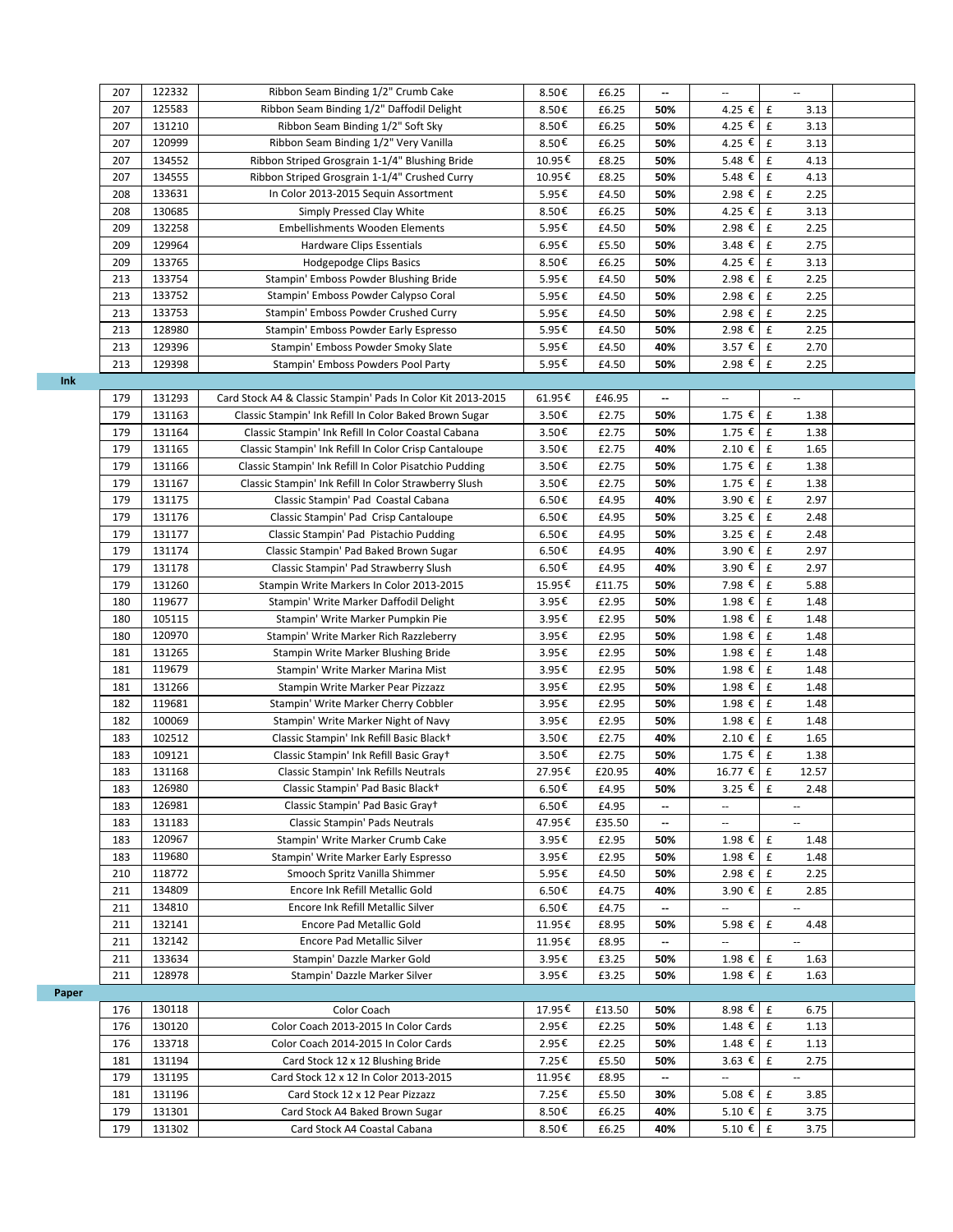|                | 179        | 131303 | Card Stock A4 Crisp Cantaloupe                             | 8.50€  | £6.25          | 50%                      | 4.25 € E                   | 3.13                       |  |
|----------------|------------|--------|------------------------------------------------------------|--------|----------------|--------------------------|----------------------------|----------------------------|--|
|                | 179        | 131289 | Card Stock A4 In Color 2013-2015                           | 8.50€  | £6.25          | $\overline{\phantom{a}}$ |                            |                            |  |
|                | 179        | 131299 | Card Stock A4 Pistachio Pudding                            | 8.50€  | £6.25          | 50%                      | 4.25 €                     | £<br>3.13                  |  |
|                | 179        | 131300 | Card Stock A4 Strawberry Slush                             | 8.50€  | £6.25          | $\overline{\phantom{a}}$ | $\overline{a}$             | u,                         |  |
|                | 180        | 124275 | Card Stock 12" x 12" Daffodil Delight                      | 7.25€  | £5.50          | 50%                      | $3.63$ €                   | $\mathbf{f}$<br>2.75       |  |
|                |            | 124284 |                                                            | 7.25€  |                | 40%                      | 4.35 €                     | £                          |  |
|                | 180        |        | Card Stock 12" x 12" Old Olive                             |        | £5.50          |                          |                            | 3.30                       |  |
|                | 180        | 124289 | Card Stock 12" x 12" Pumpkin Pie                           | 7.25€  | £5.50          | 40%                      | 4.35 €                     | $\mathbf f$<br>3.30        |  |
|                | 180        | 124290 | Card Stock 12" x 12" Real Red                              | 7.25€  | £5.50          | $\overline{\phantom{a}}$ | --                         | $\overline{\phantom{a}}$   |  |
|                | 180        | 124292 | Card Stock 12" x 12" Rich Razzleberry                      | 7.25€  | £5.50          | 50%                      | $3.63$ €                   | $\pounds$<br>2.75          |  |
|                | 181        | 124279 | Card Stock 12" x 12" Marina Mist                           | 7.25€  | £5.50          | 50%                      | $3.63$ €                   | £<br>2.75                  |  |
|                | 182        | 124272 | Card Stock 12" x 12" Cherry Cobbler                        | 7.25€  | £5.50          | 40%                      | 4.35 €                     | £<br>3.30                  |  |
|                | 182        | 124282 | Card Stock 12" x 12" Night of Navy                         | 7.25€  | £5.50          | $\overline{\phantom{a}}$ | --                         | $\overline{\phantom{a}}$   |  |
|                | 183        | 124274 | Card Stock 12" x 12" Crumb Cake                            | 7.25€  | £5.50          | 40%                      | 4.35 €                     | £<br>3.30                  |  |
|                | 183        | 124276 | Card Stock 12" x 12" Early Espresso                        | 7.25€  | £5.50          | 50%                      | 3.63 $\epsilon$            | £<br>2.75                  |  |
|                | 183        | 124301 | Card Stock 12" x 12" Very Vanilla                          | 7.25€  | £5.50          | 50%                      | 3.63 $\overline{\epsilon}$ | $\,$ f<br>2.75             |  |
|                | 184        | 133697 | Designer Series Paper Specialty Gold Soiree                | 15.25€ | £11.50         | 50%                      | 7.63 €                     | $\pounds$<br>5.75          |  |
|                | 185        | 133703 | Designer Series Paper Stack All Abloom                     | 8.50€  | £6.25          | $\overline{\phantom{a}}$ | --                         | $\overline{\phantom{a}}$   |  |
|                | 185        | 130134 | Designer Series Paper Stack Backgrounds Brights            | 25.95€ | £19.50         | 50%                      | 12.98 €                    | $\mathbf f$<br>9.75        |  |
|                |            |        |                                                            |        |                |                          |                            |                            |  |
|                | 185        | 130136 | Designer Series Paper Stack Backgrounds In Color 2013-2015 | 25.95€ | £19.50         | 50%                      | 12.98 €                    | £<br>9.75                  |  |
|                |            |        |                                                            |        |                |                          |                            |                            |  |
|                | 185        | 133705 | Designer Series Paper Stack Backgrounds In Color 2014-2016 | 25.95€ | £19.50         | 50%                      | 12.98 €                    | £<br>9.75                  |  |
|                | 185        | 130132 | Designer Series Paper Stack Backgrounds Neutrals           | 25.95€ | £19.50         | 50%                      | 12.98 €                    | £<br>9.75                  |  |
|                | 185        | 130139 | Designer Series Paper Stack Backgrounds Regals             | 25.95€ | £19.50         | 50%                      | 12.98 €                    | $\mathbf f$<br>9.75        |  |
|                | 185        | 130135 | Designer Series Paper Stack Backgrounds Subtles            | 25.95€ | £19.50         | $\overline{\phantom{a}}$ |                            | $\overline{\phantom{a}}$   |  |
|                | 185        | 133701 | Designer Series Paper Stack Moonlight                      | 8.50€  | £6.25          | 50%                      | 4.25 €                     | £<br>3.13                  |  |
|                | 186        | 133692 | Designer Series Paper Confetti Celebration                 | 13.25€ | £9.95          | $\overline{\phantom{a}}$ | --                         | $\overline{\phantom{a}}$   |  |
|                | 186        | 133699 | Designer Series Paper Flashback                            | 13.25€ | £9.95          | 50%                      | 6.63 $\epsilon$            | $\mathbf{f}$<br>4.98       |  |
|                | 186        | 133698 | Designer Series Paper Flower Pot                           | 13.25€ | £9.95          | 50%                      | $6.63$ €                   | $\mathbf f$<br>4.98        |  |
|                | 186        | 133693 | Designer Series Paper Sweet Taffy                          | 13.25€ | £9.95          | $\overline{\phantom{a}}$ | --                         | $\overline{\phantom{a}}$   |  |
|                | 187        | 133700 | Designer Series Paper Back to Black                        | 13.25€ | £9.95          |                          | --                         | $\overline{\phantom{a}}$   |  |
|                | 187        | 133695 | Designer Series Paper Lullaby                              | 13.25€ | £9.95          | 50%                      | $6.63 \epsilon$            | $\,$ f<br>4.98             |  |
|                | 187        | 133696 | Designer Series Paper Maritime                             |        | £9.95          | 50%                      | $6.63 \epsilon$            | $\mathbf f$<br>4.98        |  |
|                |            |        |                                                            | 13.25€ |                |                          |                            |                            |  |
|                | 187        | 133694 | Designer Series Paper Park Lane                            | 13.25€ | £9.95          | $\overline{\phantom{a}}$ | --                         | $\overline{\phantom{a}}$   |  |
|                | 189        | 135298 | Card Collection Project Life Everyday Adventure            | 17.95€ | £13.50         | 50%                      | 8.98 €                     | $\mathbf f$<br>6.75        |  |
|                | 189        | 135307 | Card Collection Project Life Happiness Is                  | 17.95€ | £13.50         | 50%                      | 8.98 €                     | $\mathbf f$<br>6.75        |  |
|                | 189        | 135299 | Card Collection Project Life Little Moments                | 17.95€ | £13.50         | 50%                      | 8.98 €                     | $\pmb{\mathsf{f}}$<br>6.75 |  |
|                | 189        | 135300 | Card Collection Project Life Playground                    | 17.95€ | £13.50         | 50%                      | 8.98 $\epsilon$            | $\pounds$<br>6.75          |  |
|                | 190        | 133707 | Journal This & That Documented                             | 13.50€ | £9.95          | 50%                      | 6.75 €                     | $\mathbf f$<br>4.98        |  |
|                | 190        | 131268 | Journal This and That Epic Day                             | 13.50€ | £9.95          | 50%                      | 6.75 €                     | $\pounds$<br>4.98          |  |
|                | 190        | 132998 | Journal This and That Retro Fresh                          | 13.50€ | £9.95          | 40%                      | 8.10 €                     | $\mathbf{f}$<br>5.97       |  |
|                | 191        | 131271 | Stickers Designer This and That Epic Day                   | 5.95€  | £4.50          | 50%                      | $2.98 €$ £                 | 2.25                       |  |
|                | 193        | 124917 | Card Stock A4 Brushed Gold                                 | 9.50€  | £7.25          | $\overline{\phantom{a}}$ | --                         | $\overline{\phantom{a}}$   |  |
|                | 193        | 124918 | Card Stock A4 Brushed Silver                               | 9.50€  | £7.25          | --                       | --                         | $\overline{\phantom{a}}$   |  |
|                | 193        | 108630 | Card Stock A4 Naturals Ivory                               | 8.95€  | £6.75          | $\overline{\phantom{a}}$ | н.                         | $\overline{\phantom{a}}$   |  |
|                | 193        | 129588 | Card Stock A4 Naturals White                               | 8.95€  | £6.75          | 30%                      | $6.27$ €                   | $\mathbf f$<br>4.73        |  |
|                | 193        | 133706 | <b>Filter Paper Natural</b>                                | 3.50€  | £2.75          | 50%                      | $1.75 \in$   £             | 1.38                       |  |
|                | 193        | 127885 | Paper Glimmer Champagne                                    | 5.95€  | £4.50          | 50%                      | 2.98 €                     | £<br>2.25                  |  |
|                | 200        | 132146 | <b>Box Gift Decorative Window</b>                          | 5.95€  | £4.50          | 50%                      | 2.98 €                     | $\mathbf f$<br>2.25        |  |
|                | 200        | 132147 | Box Gift Extra-Large                                       | 4.95€  | £3.75          | 50%                      | 2.48 €                     | $\mathbf f$<br>1.88        |  |
|                |            | 124106 | Gift Box Kraft                                             | 3.50€  |                |                          | $1.75$ €                   | $\mathbf f$                |  |
|                | 200<br>194 | 136662 | Gift Card Enclosure Pack                                   | 6.95€  | £2.75<br>£5.50 | 50%<br>50%               | $3.48 \t∈$ £               | 1.38<br>2.75               |  |
|                |            |        |                                                            |        |                |                          |                            |                            |  |
|                | 200        | 135718 | Kraft Grid Journal                                         | 5.95€  | £4.50          | 40%                      | 3.57 €                     | £<br>2.70                  |  |
|                | 201        | 133629 | Tag a Bag Accessory                                        | 9.50€  | £7.25          | 50%                      | 4.75 €                     | £<br>3.63                  |  |
|                | 201        | 135503 | Polka Dot Tag a Bag Gift Bags                              | 4.95€  | £3.75          | 50%                      | 2.48 €                     | £<br>1.88                  |  |
|                | 202        | 133008 | <b>Celebration Basics Invitations</b>                      | 5.95€  | £4.50          | 50%                      | 2.98 €                     | £<br>2.25                  |  |
| <b>Storage</b> |            |        |                                                            |        |                |                          |                            |                            |  |
|                | 233        | 122221 | Big Shot Die Storage Large                                 | 29.95€ | £22.95         | $\overline{\phantom{a}}$ | --                         | $\overline{\phantom{a}}$   |  |
|                |            |        |                                                            |        |                |                          |                            |                            |  |
|                | 233        | 122220 | Big Shot Die Storage Medium                                | 21.95€ | £15.95         |                          | --                         |                            |  |
|                | 233        | 122219 | Big Shot Die Storage Small                                 | 17.95€ | £13.50         | --                       | Ξ.                         | $\overline{\phantom{a}}$   |  |
| <b>Tools</b>   |            |        |                                                            |        |                |                          |                            |                            |  |
|                | 191        | 131463 | Rotary Stamp This and That Remember DDMMYY                 | 6.95€  | £5.50          | 50%                      | $3.48 \t∈$                 | £<br>2.75                  |  |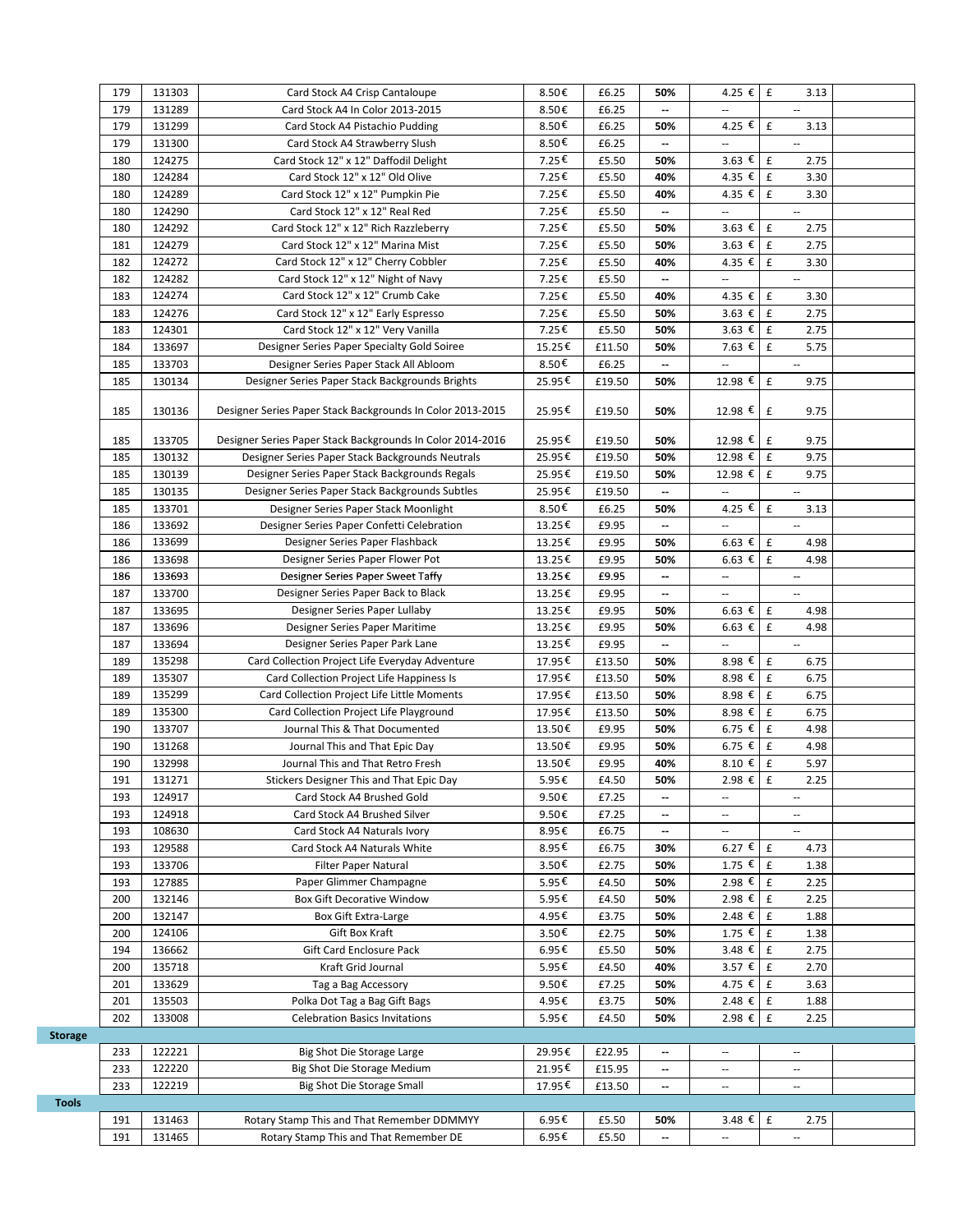| 191 | 131464 | Rotary Stamp This and That Remember FR                            | 6.95€  | £5.50  | −   | $\overline{\phantom{a}}$ | $\overline{\phantom{a}}$    |  |
|-----|--------|-------------------------------------------------------------------|--------|--------|-----|--------------------------|-----------------------------|--|
| 191 | 134789 | Rotary Stamp This and That Make Note DE                           | 6.95€  | £5.50  | --  |                          |                             |  |
| 191 | 133370 | Rotary Stamp This and That Make Note ENG                          | 6.95€  | £5.50  | 50% | $3.48 \t€$               | $\mathbf f$<br>2.75         |  |
| 191 | 134788 | Rotary Stamp This and That Make Note FR                           | 6.95€  | £5.50  | --  | $\overline{\phantom{a}}$ | $\overline{\phantom{a}}$    |  |
| 199 | 133402 | <b>Stamp Carving Kit</b>                                          | 24.95€ | £17.95 | 50% | 12.48 €                  | £<br>8.98                   |  |
| 199 | 134808 | <b>Stamp Carving Replenishment</b>                                | 11.95€ | £8.95  | 50% | 5.98 €                   | £<br>4.48                   |  |
| 199 | 132290 | Sweet Pressed Cookie Stamp Handle                                 | 6.95€  | £5.50  | 50% | 3.48 $\epsilon$          | £<br>2.75                   |  |
| 199 | 133780 | Sweet Pressed Cookie Stamps Happenings                            | 13.50€ | £9.95  | 50% | 6.75 €                   | £<br>4.98                   |  |
| 199 | 133779 | Sweet Pressed Cookie Stamps Seasons                               | 13.50€ | £9.95  | 50% | $6.75$ €                 | £<br>4.98                   |  |
| 204 | 133722 | <b>Adhesive Sheets Transfer</b>                                   | 8.50€  | £6.25  | 40% | 5.10 €                   | £<br>3.75                   |  |
| 204 | 104294 | <b>Sticky Strip</b>                                               | 6.95€  | £5.50  | 50% | 3.48 €                   | £<br>2.75                   |  |
| 205 | 127852 | Sticky Rounds Jumbo                                               | 5.95€  | £4.50  | 50% | 2.98 €                   | £<br>2.25                   |  |
| 208 | 131272 | Simply Pressed Molds Buttons & Blossoms                           | 9.50€  | £7.25  | 50% | 4.75 €                   | $\pmb{\mathsf{f}}$<br>3.63  |  |
| 217 | 132788 | Stampin' Trimmer Rotary Cutting Blade Perforating                 | 4.95€  | £3.75  | 50% | 2.48 €                   | £<br>1.88                   |  |
| 215 | 126192 | Simply Scored Borders Scoring Plate                               | 17.95€ | £13.50 | 50% | 8.98 €                   | £<br>6.75                   |  |
| 215 | 127562 | Stampin' Distress Tool                                            | 5.95€  | £4.50  | 50% | 2.98 €                   | £<br>2.25                   |  |
| 218 | 126187 | Paper-Piercing Pack Essentials                                    | 9.50€  | £7.25  | 50% | 4.75 €                   | £<br>3.63                   |  |
| 218 | 127857 | Paper-Piercing Pack Festive                                       | 9.50€  | £7.25  | 50% | 4.75 €                   | £<br>3.63                   |  |
| 218 | 129387 | Paper-Piercing Pack Occasions                                     | 9.50€  | £7.25  | 50% | 4.75 €                   | £<br>3.63                   |  |
| 219 | 125603 | Punch Blossom                                                     | 20.95€ | £15.50 | 50% | 10.48 €                  | £<br>7.75                   |  |
| 219 | 119858 | Punch Boho Blossoms                                               | 20.95€ | £15.50 | 50% | 10.48 €                  | £<br>7.75                   |  |
| 220 | 130920 | Punch Artisan Label                                               | 19.25€ | £14.25 | 50% | 9.63 $\epsilon$          | $\pmb{\mathsf{f}}$<br>7.13  |  |
| 220 | 126883 | Punch Builder Ticket Duo                                          | 20.95€ | £15.50 | 40% | 12.57 €                  | $\pmb{\mathsf{f}}$<br>9.30  |  |
| 220 | 119851 | Punch Label Curly                                                 | 20.95€ | £15.50 | 50% | 10.48 €                  | £<br>7.75                   |  |
| 220 | 119849 | Punch Label Modern                                                | 20.95€ | £15.50 | --  |                          | $\overline{\phantom{a}}$    |  |
| 220 | 129405 | Punch Label Petite Curly                                          | 15.95€ | £11.50 | 50% | 7.98 €                   | $\pmb{\mathsf{f}}$<br>5.75  |  |
| 221 | 120908 | Punch Oval Small                                                  | 15.95€ | £11.50 | 50% | 7.98 €                   | $\pmb{\mathsf{f}}$<br>5.75  |  |
| 221 | 133323 | Punch Tag Topper Angled                                           | 27.95€ | £20.95 | 50% | 13.98 €                  | $\pmb{\mathsf{f}}$<br>10.48 |  |
| 222 | 119275 | Punch Border Dotted Scallop Ribbon                                | 19.25€ | £14.25 | --  | $\overline{\phantom{a}}$ | $\overline{\phantom{a}}$    |  |
| 222 | 119882 | Punch Border Scallop Edge                                         | 19.25€ | £14.25 | 50% | 9.63 $\epsilon$          | £<br>7.13                   |  |
| 222 | 133375 | Punch Large Triangle                                              | 19.25€ | £14.25 | 50% | 9.63 €                   | $\pmb{\mathsf{f}}$<br>7.13  |  |
| 222 | 131267 | Punch Mosaic                                                      | 19.25€ | £14.25 | 50% | 9.63 $\epsilon$          | £<br>7.13                   |  |
| 222 | 126881 | Punch Pack Little Labels                                          | 20.95€ | £15.50 | 50% | 10.48 €                  | $\pmb{\mathsf{f}}$<br>7.75  |  |
| 222 | 122344 | Punch Postage Stamp                                               | 19.25€ | £14.25 | 50% | 9.63 $\epsilon$          | £<br>7.13                   |  |
| 222 | 119872 | Punch Border Spiral                                               | 19.25€ | £14.25 | 50% | $9.63$ €                 | $\pmb{\mathsf{f}}$<br>7.13  |  |
| 222 | 133781 | Punch What's Up                                                   | 20.95€ | £15.50 | 50% | 10.48 €                  | $\pmb{\mathsf{f}}$<br>7.75  |  |
| 223 | 122361 | Punch Builder Petite Pennants                                     | 20.95€ | £15.50 | 50% | 10.48 €                  | $\pmb{\mathsf{f}}$<br>7.75  |  |
| 224 | 132657 | Machine Embossing Texture Boutique                                | 35.95€ | £26.95 | 30% | 25.17 €                  | $\pmb{\mathsf{f}}$<br>18.87 |  |
| 226 | 127751 | Big Shot Embossing Folder Textured Impressions Fancy Fan          | 9.50€  | £7.50  | 50% | 4.75 €                   | £<br>3.75                   |  |
| 226 | 120902 | Big Shot Embossing Folder Textured Impressions Northern Flurry    | 9.50€  | £7.50  | --  | $\overline{\phantom{a}}$ | $\overline{\phantom{a}}$    |  |
| 226 | 117335 | Big Shot Embossing Folder Textured Impressions Perfect Polka Dots | 9.50€  | £7.50  | 50% | 4.75 €                   | $\pmb{\mathsf{f}}$<br>3.75  |  |
| 226 | 127023 | Big Shot Embossing Folders Textured Impressions Delicate Designs  | 10.95€ | £8.50  | 50% | 5.48 € f                 | 4.25                        |  |
|     |        |                                                                   |        |        |     |                          |                             |  |
| 227 | 127750 | Big Shot Embossing Folder Textured Impressions Folder Argyle      | 9.50€  | £7.50  | 50% | 4.75 €                   | 3.75<br>£                   |  |
| 227 | 130916 | Big Shot Textured Impressions Embossing Folder Alphabet Press     | 9.50€  | £7.50  | 50% | 4.75 €                   | $\pmb{\mathsf{f}}$<br>3.75  |  |
| 227 | 132970 | Big Shot Textured Impressions Embossing Folder Ampersand          | 9.50€  | £7.50  | 50% | 4.75 €                   | £<br>3.75                   |  |
| 227 | 130917 | Baroque                                                           | 9.50€  | £7.50  | 50% | 4.75 €                   | £<br>3.75                   |  |
| 227 | 129376 | Meadow                                                            | 9.50€  | £7.50  | 50% | 4.75 €                   | £<br>3.75                   |  |
| 228 | 133736 | Big Shot Die Thinlits Darling Doily                               | 27.95€ | £20.95 | 50% | 13.98 €                  | £<br>10.48                  |  |
| 228 | 133479 | Big Shot Die Thinlits Label Card                                  | 39.95€ | £29.95 | 50% | 19.98 €                  | £<br>14.98                  |  |
| 229 | 127010 | Big Shot Die Edgelits Finishing Touches                           | 11.95€ | £8.95  | 40% | 7.17€                    | $\mathbf f$<br>5.37         |  |
| 229 | 127019 | Big Shot Die Edgelits Large Scallop                               | 9.50€  | £7.50  | 50% | 4.75 €                   | £<br>3.75                   |  |
| 229 | 118138 | Big Shot Die Embosslits Beautiful Wings                           | 11.95€ | £9.95  | 50% | 5.98 €                   | £<br>4.98                   |  |
| 229 | 125596 | Big Shot Die Embosslits Fashionable Hearts                        | 11.95€ | £9.95  | 50% | 5.98 €                   | £<br>4.98                   |  |
| 229 | 133733 | Big Shot Die Embosslits Little Pieces                             | 11.95€ | £9.95  | 50% | 5.98 €                   | £<br>4.98                   |  |
| 230 | 127003 | Big Shot Die Framelits Apothecary Accents                         | 27.95€ | £20.95 | 50% | 13.98 €                  | £<br>10.48                  |  |
| 230 | 130159 | Big Shot Die Framelits Hearts a Flutter                           | 27.95€ | £20.95 | 50% | 13.98 €                  | £<br>10.48                  |  |
| 230 | 133741 | Big Shot Die Framelits Mustache                                   | 9.50€  | £7.25  | 50% | 4.75 €                   | £<br>3.63                   |  |
| 230 | 132969 | Big Shot Framelits On Film                                        | 35.95€ | £26.95 | 50% | 17.98 €                  | £<br>13.48                  |  |
| 230 | 132968 | Big Shot Die Framelits Word Bubbles                               | 27.95€ | £20.95 | 50% | 13.98 €                  | £<br>10.48                  |  |
| 231 | 125599 | Big Shot Die Framelits Hearts Collection                          | 29.95€ | £22.95 | 50% | 14.98 €                  | £<br>11.48                  |  |
| 231 | 125598 | Big Shot Die Framelits Labels Collection                          | 29.95€ | £22.95 | 50% | 14.98 €                  | £<br>11.48                  |  |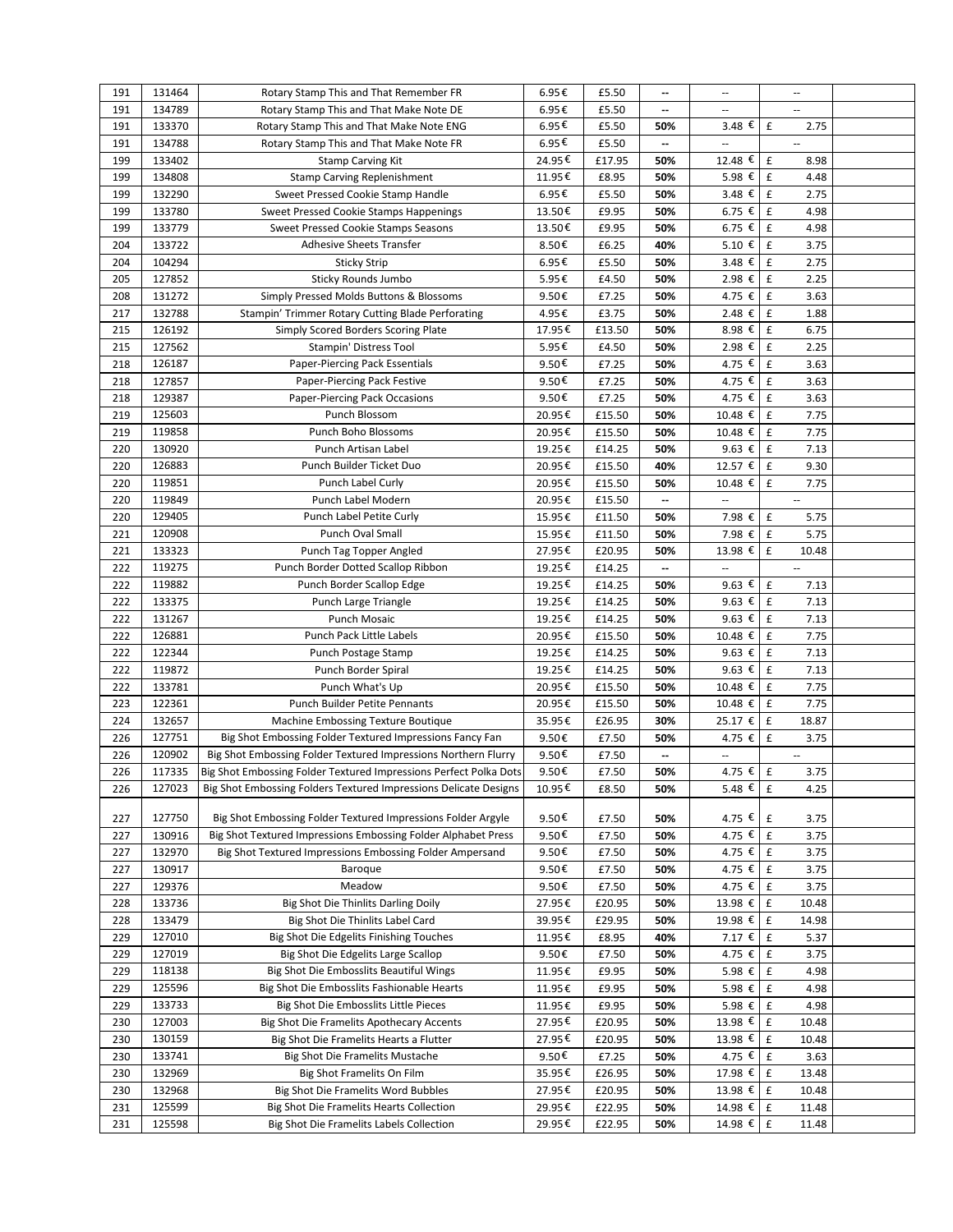|                | 231        | 132967           | Big Shot Die Framelits Starburst                                    | 29.95€           | £22.95          | 50%                      | 14.98 € £                                            | 11.48                       |  |
|----------------|------------|------------------|---------------------------------------------------------------------|------------------|-----------------|--------------------------|------------------------------------------------------|-----------------------------|--|
|                | 231        | 129021           | Big Shot Die Framelits Window Frames Collection                     | 29.95€           | £22.95          | 50%                      | 14.98 € E                                            | 11.48                       |  |
|                | 232        | 133725           | Big Shot Bigz Die Perfect Print Alphabet                            | 59.95€           | £46.95          | 40%                      | 35.97 €                                              | £<br>28.17                  |  |
|                | 232        | 133726           | Big Shot Bigz Die Perfect Print Numbers                             | 27.95€           | £20.95          | --                       |                                                      | Ξ.                          |  |
|                | 232        | 127812           | Big Shot Die Bigz Autumn Accents                                    | 22.95€           | £18.95          | 50%                      | 11.48 €                                              | $\pmb{\mathsf{f}}$<br>9.48  |  |
|                | 232        | 127005           | Big Shot Die Bigz Clear Oval Accent                                 | 22.95€           | £18.95          | 50%                      | 11.48 €                                              | £<br>9.48                   |  |
|                | 232        | 133728           | Big Shot Die Bigz L Flower Frenzy                                   | 45.95€           | £34.95          | 50%                      | 22.98 €                                              | £<br>17.48                  |  |
|                | 232        | 133732           | Big Shot Die Bigz L Party Pennants                                  | 35.95€           | £28.95          | 50%                      | 17.98 €                                              | £<br>14.48                  |  |
|                | 232        | 113463           | Big Shot Die Bigz Top Note                                          | 22.95€           | £18.95          | 50%                      | 11.48 €                                              | £<br>9.48                   |  |
|                | 233        | 125606           | Big Shot Die Bigz L Petite Purse                                    | 35.95€           | £28.95          | 50%                      | 17.98 €                                              | $\pmb{\mathsf{f}}$<br>14.48 |  |
|                | 233        | 125594           | Big Shot Die Bigz XL Designer Rosette                               | 45.95€           | £34.95          | 50%                      | 22.98 €                                              | £<br>17.48                  |  |
|                | 235        | 124236           | Clear-Mount Cling Foam                                              | 13.25€           | £9.95           | 30%                      | 9.28€                                                | £<br>6.97                   |  |
| <b>Kits</b>    |            |                  |                                                                     |                  |                 |                          |                                                      |                             |  |
|                | 103        | 133329           | Simply Created Happenings Card Kit                                  | 17.95€           | £13.50          | 50%                      | 8.98€                                                | $\pmb{\mathsf{f}}$<br>6.75  |  |
|                | 196        | 137382           | Everyday Occasions Card Kit - DE                                    | 35.95€           | £26.95          | --                       |                                                      | --                          |  |
|                | 196        | 137381           | Everyday Occasions Card Kit - FR                                    | 35.95€           | £26.95          | $\overline{\phantom{a}}$ | $\overline{\phantom{a}}$                             | Ξ.                          |  |
|                | 196        | 134797           | Kit Cardmaking Everyday Occasions                                   | 35.95€           | £26.95          | $\overline{\phantom{a}}$ | $\overline{\phantom{a}}$                             | Ξ.                          |  |
|                | 197        | 134998           | Hip Hip Hooray Card Kit                                             | 24.95€           | £17.95          | 50%                      | 12.48 €                                              | £<br>8.98                   |  |
|                | 197        | 136577           | Hip Hip Hooray Card Kit - DE: Kartenset Hip, hip, hurra!            | 24.95€           | £17.95          | $\overline{\phantom{a}}$ | $\overline{\phantom{a}}$                             | $\overline{\phantom{a}}$    |  |
|                | 197        | 135576           | Hip Hip Hooray Card Kit- FR: Kit pour cartes Hip, hip, hip hourra ! | 21.95€           | £15.95          | $\overline{\phantom{a}}$ | $\overline{\phantom{a}}$                             | Ξ.                          |  |
|                | 198        | 133794           | A Little Sumthin' Sumthin' Gift Box                                 | 16.95€           | £12.50          | 50%                      | 8.48 €                                               | £<br>6.25                   |  |
|                | 198        | 133793           | Greeting You Card Kit                                               | 11.95€           | £8.95           | 50%                      | 5.98 €                                               | £<br>4.48                   |  |
|                | 201        | 131370           | Chevron Tag a Bag Gift Bags                                         | 4.95€            | £3.75           | 50%                      | 2.48 €                                               | £<br>1.88                   |  |
|                | 202        | 133432           | Celebration Add-on Kit, Bermuda Bay                                 | 11.95€           | £8.95           | 50%                      | 5.98 €                                               | £<br>4.48                   |  |
|                | 202        | 133431           | Celebration Add-on Kit, Calypso Coral                               | 11.95€           | £8.95           | 50%                      | 5.98 €                                               | £<br>4.48                   |  |
|                | 202        | 133007           | <b>Celebration Basics Kit</b>                                       | 17.95€           | £13.50          | 50%                      | 8.98 €                                               | £<br>6.75                   |  |
|                | 203        | 133795           | Chalkboard Banner                                                   | 24.95€           | £17.95          | 50%                      | 12.48 €                                              | $\pmb{\mathsf{f}}$<br>8.98  |  |
|                | 203        | 132699           | Simply Created Banner                                               | 11.95€           | £8.95           | 50%                      | 5.98 €                                               | £<br>4.48                   |  |
|                | 203        | 133507           | Simply Created Build a Banner                                       | 24.95€           | £17.95          | --                       | $\overline{\phantom{a}}$                             | $\overline{\phantom{a}}$    |  |
| <b>Bundles</b> |            |                  |                                                                     |                  |                 |                          |                                                      |                             |  |
|                | 11         | 132730           | <b>Bundle Chalk Talk Clear</b>                                      | 44.95€           | £32.95          | $\overline{\phantom{a}}$ | $\overline{\phantom{a}}$                             | $-$                         |  |
|                | 11         | 132731           | <b>Bundle Chalk Talk Wood</b>                                       | 49.95€           | £37.25          | --                       | $\overline{\phantom{a}}$                             | --                          |  |
|                | 11         | 132755           | Bundle Tableau noir Clear                                           | 44.95€           | £32.95          | $\overline{\phantom{a}}$ | $\overline{\phantom{a}}$                             | $\overline{\phantom{a}}$    |  |
|                | 11         | 132756           | Bundle Tafelrunde Clear                                             | 44.95€           | £32.95          | $\overline{\phantom{a}}$ | $\overline{\phantom{a}}$                             | $\overline{\phantom{a}}$    |  |
|                | 14         | 132722           | Bundle Label Love Clear                                             | 36.75€           | £27.25          | $\overline{\phantom{a}}$ | $\sim$                                               | $\sim$ $\sim$               |  |
|                | 14         | 132723           | Bundle Label Love Wood                                              | 41.75€           | £30.75          | --                       | $\overline{\phantom{a}}$                             | $\overline{a}$              |  |
|                | 14         | 136620           | Bundle Nett-iketten Clear                                           | 36.75€           | £27.25          | $\overline{\phantom{a}}$ | $\overline{\phantom{a}}$                             | $\overline{\phantom{a}}$    |  |
|                | 14         | 136619           | Bundle Un amour d'étiquette Clear                                   | 36.75€           | £27.25          | $\overline{\phantom{a}}$ | $\sim$                                               | $-$                         |  |
|                | 21         | 136598           | <b>Bundle Four Frames Clear</b>                                     | 34.75€           | £25.75          | $\overline{\phantom{a}}$ | $\overline{\phantom{a}}$                             | --                          |  |
|                | 21         | 136597           | <b>Bundle Four Frames Wood</b>                                      | 38.95€           | £29.25          | $\overline{\phantom{a}}$ | $\overline{\phantom{a}}$                             | $\overline{\phantom{a}}$    |  |
|                | 29         | 136609           | <b>Bundle Documented</b>                                            | 21.50€           | £15.95          | $\overline{\phantom{a}}$ | $\overline{\phantom{a}}$                             | $\overline{\phantom{a}}$    |  |
|                | 29         | 136607           | <b>Bundle Epic Day</b>                                              | 21.50€           | £15.95          | $\overline{\phantom{a}}$ | $\overline{\phantom{a}}$                             | $-$                         |  |
|                | 29         | 136608           | <b>Bundle Retro Fresh</b>                                           | 21.50€           | £15.95          |                          |                                                      |                             |  |
|                | 57         | 136572           | <b>Bundle Apothecary Art Clear</b>                                  | 54.25€           | £40.75          | $\overline{\phantom{a}}$ | $\overline{\phantom{a}}$                             | Ξ.                          |  |
|                | 57         | 136571           | <b>Bundle Apothecary Art Wood</b>                                   | 60.95€           | £45.75          | $\overline{\phantom{a}}$ | $\overline{\phantom{a}}$                             | $\overline{\phantom{a}}$    |  |
|                | 57         | 136611           | <b>Bundle Art floral Clear</b>                                      | 54.25€           | £40.75          | $\overline{\phantom{a}}$ | $\overline{\phantom{a}}$                             | $\overline{\phantom{a}}$    |  |
|                | 57         | 136612           | Bundle Nostalgisch gerahmt Clear                                    | 54.25€           | £40.75          | $\overline{\phantom{a}}$ | $\overline{\phantom{a}}$                             | $\overline{\phantom{a}}$    |  |
|                | 79         | 136628           | Bundle Bannières Bitty Clear                                        | 26.95€           | £20.25          | $\overline{\phantom{a}}$ | $\overline{\phantom{a}}$                             | $\overline{\phantom{a}}$    |  |
|                | 79         | 136629           | Bundle Famose Fähnchen Clear                                        | 26.95€           | £20.95          | $\overline{\phantom{a}}$ | $\sim$                                               | $-$                         |  |
|                | 79         | 136606           | <b>Bundle Itty Bitty Banners Clear</b>                              | 26.95€           | £20.25          | $\overline{\phantom{a}}$ | $\overline{\phantom{a}}$                             | $\overline{\phantom{a}}$    |  |
|                | 79         | 136605           | Bundle Itty Bitty Banners Wood                                      | 30.50€           | £22.75          | --                       | $\overline{\phantom{a}}$                             | $\overline{\phantom{a}}$    |  |
|                | 91         | 136592           | Bundle Playful Pennants Clear                                       | 35.50€           | £25.75          | $\overline{\phantom{a}}$ | $\overline{\phantom{a}}$                             | ٠.                          |  |
|                | 91         | 136591           | Bundle Playful Pennants Wood                                        | 40.75€           | £29.95          | $\overline{\phantom{a}}$ | $\overline{\phantom{a}}$                             | --                          |  |
|                | 117        | 134832           | Bundle Sprüchefeuerwerk Clear                                       | 46.50€           | £34.75          | --                       | $\overline{\phantom{a}}$                             | --                          |  |
|                | 117        | 134818           | <b>Bundle Starburst Sayings Clear</b>                               | 46.50€           | £34.75          | $\overline{\phantom{a}}$ | $\overline{\phantom{a}}$                             | Ξ.                          |  |
|                | 117        | 134817           | <b>Bundle Starburst Sayings Wood</b>                                | 51.75€           | £38.95          | $\overline{\phantom{a}}$ | $\overline{\phantom{a}}$                             | $\overline{\phantom{a}}$    |  |
|                | 117        | 134831           | Bundle VCEUX PÉTILLANTS Clear                                       | 46.50€           | £34.75          | $\overline{\phantom{a}}$ | --                                                   | ۰.                          |  |
|                | 201        | 136765           | Bundle Tag a Bag Chevron                                            | 12.25€           | £9.25           | $\overline{\phantom{a}}$ | $\overline{\phantom{a}}$                             | $\overline{\phantom{a}}$    |  |
|                | 201<br>201 | 136767<br>136766 | Bundle Tag a Bag Gift Boxes                                         | 15.25€<br>12.25€ | £11.50<br>£9.25 | --                       | $\overline{\phantom{a}}$<br>$\overline{\phantom{a}}$ | --                          |  |
|                |            |                  | Bundle Tag a Bag Polka Dot                                          |                  |                 | --                       |                                                      |                             |  |